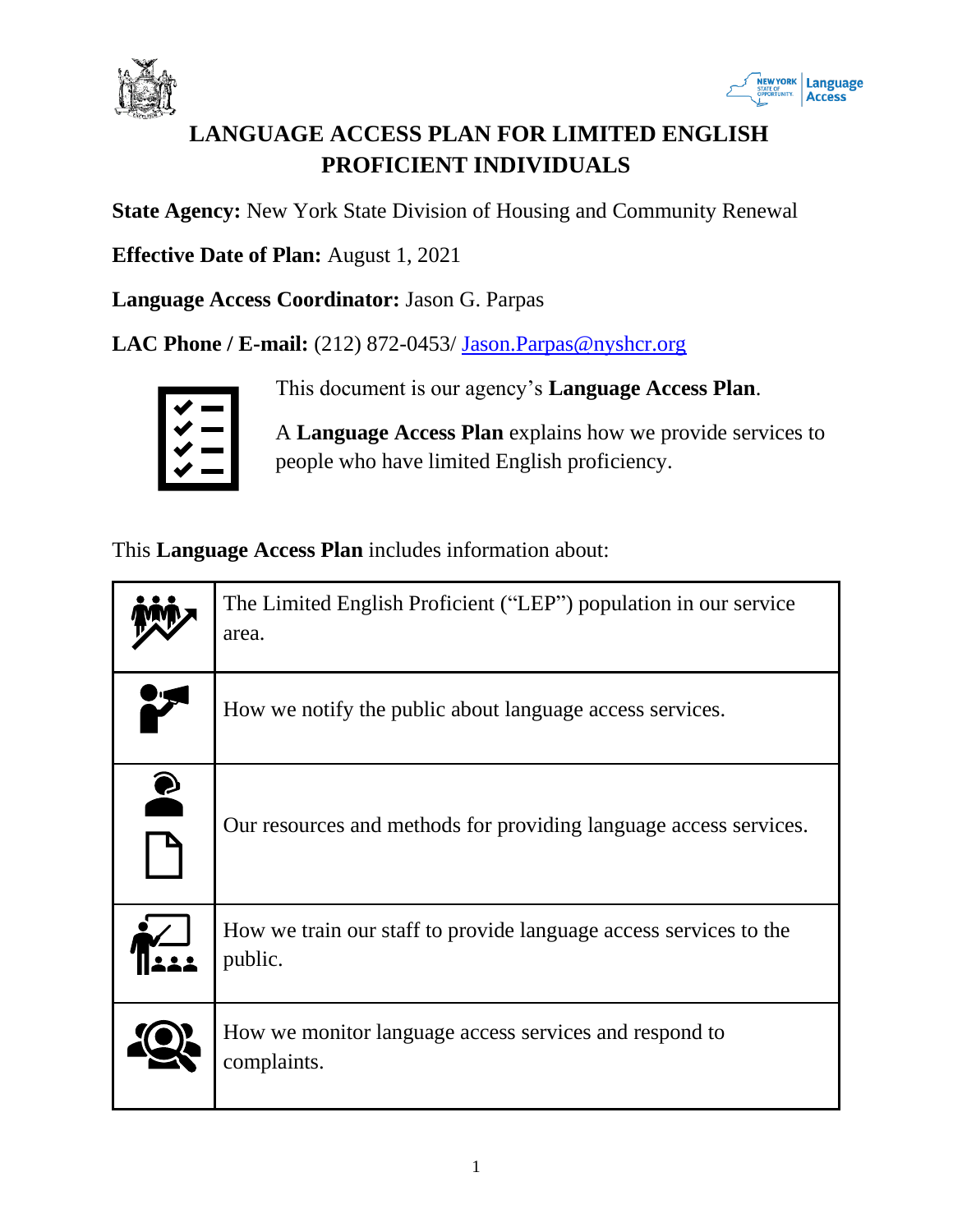



# **Table of Contents**

| PART 2 – The Limited English Proficient Population in Our Service Area4      |  |
|------------------------------------------------------------------------------|--|
| PART 3 – Public Outreach About the Availability of Language Access Services5 |  |
|                                                                              |  |
|                                                                              |  |
|                                                                              |  |
|                                                                              |  |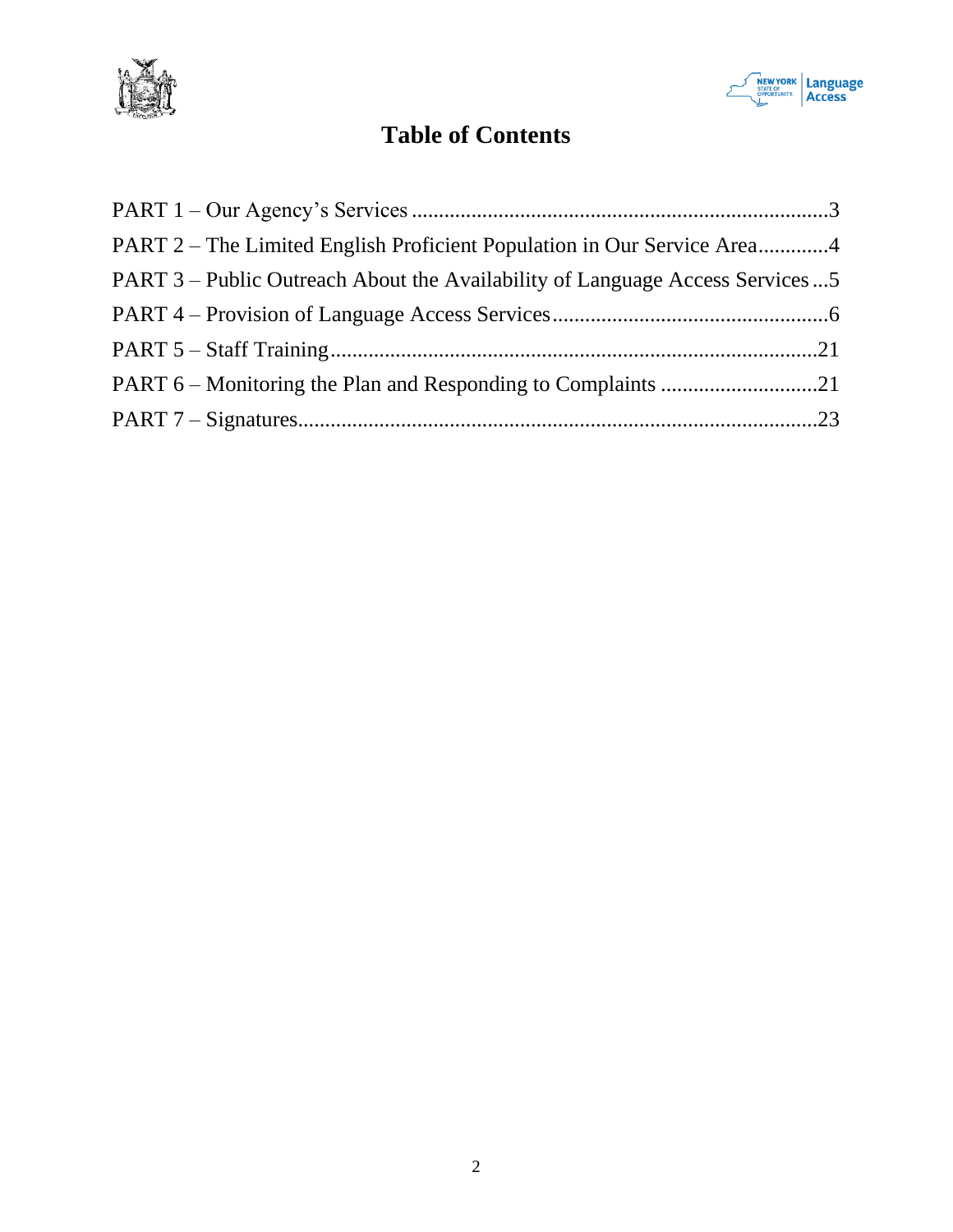



<span id="page-2-0"></span>

**We prepared this Language Access Plan ("Plan") to comply with Executive Order No. 26, as amended by Executive Order No. 26.1, which established New York's [Statewide](https://www.ny.gov/language-access-policy)  [Language Access Policy.](https://www.ny.gov/language-access-policy) <sup>1</sup> This Plan explains how we make sure that Limited English Proficient ("LEP") individuals have meaningful access to agency services, programs, and activities.**

**In this Plan, LEP individuals are understood as people who do not speak English as their primary language and who have a limited ability to read, speak, write, or understand English.** 

#### **Our agency's services to the public include:**

The New York State Division of Housing and Community Renewal (DHCR) is an executive agency operating under the integrated management and leadership structure of New York State Homes and Community Renewal (HCR). DHCR provides direct services to the public predominantly through three departments that fall within HCR's Office of Housing Preservation: (1) the Office of Rent Administration; (2) the Section 8 Housing Choice Voucher Program: NYC; and (3) the Office of Integrated Housing Management Bureau (formerly known as the "Housing Management Bureau"). Because the nature of the services provided varies considerably among all three departments, the actions described in this Plan are frequently segregated by department.

The Office of Rent Administration (ORA) administers and enforces rent regulations related to the Rent Control law, the Rent Stabilization law, and the Emergency Tenant Protection Act. These laws protect regulated tenants in privately-owned buildings from illegal rent increases. Through DHCR's borough and district rent offices, ORA staff provides information and assistance to individuals and families residing in rent controlled and rent stabilized apartments. Both residents of rent regulated apartments and the public at large may contact ORA through DHCR's "Rent Info Line."

DHCR's Section 8 Housing Choice Voucher Program (HCVP) provides rental assistance and a home ownership option to extremely low, very low and low-income households in New York City. Persons assisted by HCVP include senior citizens and disabled persons on fixed incomes, displaced families, and homeless individuals with disabilities. Eligible applicants receive Housing Choice Vouchers, which subsidize their rental or purchase of decent, safe and sanitary

<sup>1</sup> For additional information about our agency's obligations to provide language access services, please visit: <https://www.ny.gov/language-access-policy>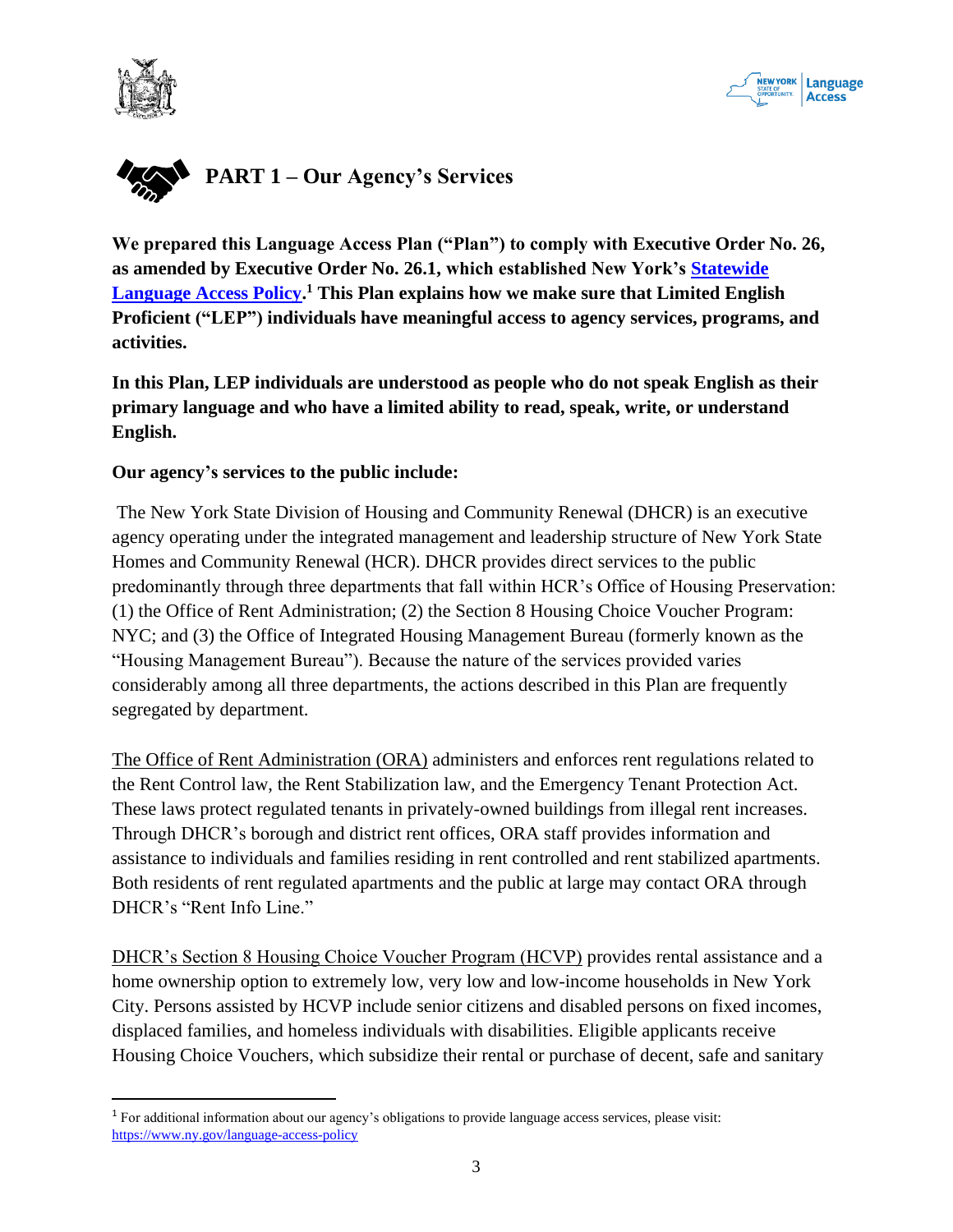



housing in the private housing market. Tenants receiving HCVP assistance must periodically demonstrate their continued eligibility for the rent subsidies to DHCR. Contact between HCVP staff and the public at large is also facilitated via a designated phone line reserved exclusively for the program.

Under the Office of Integrated Housing Management Bureau (OIHMB), DHCR supervises 189 privately owned, moderate-income housing developments containing approximately 80,390 apartments in the Mitchell-Lama program, and 42 public housing projects, with approximately 14,479 apartments. The OIHMB monitors the owners' compliance with the relevant statutory and regulatory requirements and enforces the law requiring that residents qualify for statesupported housing accommodations. OIHMB may act as an intermediary between owners and residents, assisting parties in meetings where necessary. The OIHMB has a hotline available for Mitchell-Lama and public housing residents, as well as a Mitchell-Lama Online Complaint Form.

<span id="page-3-0"></span>

**Our agency uses U.S. Census data (including data from the American Community Survey) to determine the top ten languages most commonly spoken by LEP individuals in New York State.** 

**The estimated total number of LEP individuals in our service area is:** Approximately 2.5 million LEP individuals in New York State.

| #                       | Language       | <b>Estimated Number of</b><br><b>LEP Speakers</b> |
|-------------------------|----------------|---------------------------------------------------|
| $\mathbf{1}$            | Spanish        | 1,201,322                                         |
| $\boldsymbol{2}$        | Chinese        | 379,745                                           |
| 3                       | Russian        | 119,380                                           |
| $\overline{\mathbf{4}}$ | Yiddish        | 64,070                                            |
| 5                       | Bengali        | 64,020                                            |
| 6                       | Korean         | 55,506                                            |
| 7                       | Haitian Creole | 54,746                                            |
| 8                       | Italian        | 46,431                                            |
| 9                       | Arabic         | 40,781                                            |
| 10                      | Polish         | 34,840                                            |

**The top ten languages spoken by LEP individuals in New York State are:**

Our agency will reassess the public's language needs at least every two years after the effective date of this Plan.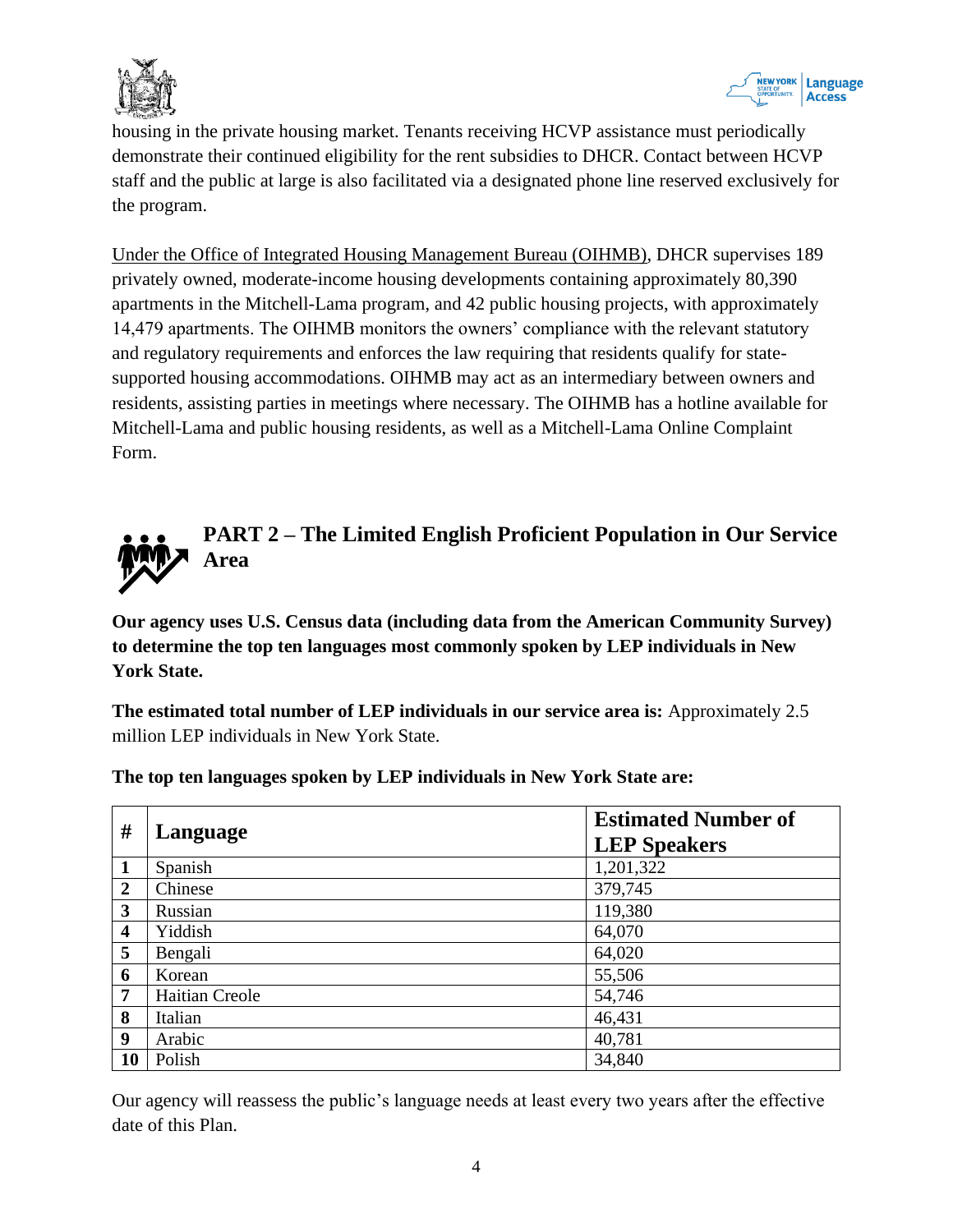



### **Our agency tracks encounters with LEP individuals in the following ways:**

The frequency of DHCR's contacts with LEP individuals is directly related to each program's interaction with the public. ORA uses stat sheets provided by its vendors. In addition, ORA's administrative hearing files must include a record of an individual's language assistance needs. HCVP maintains a record of each client's LEP language assistance needs in their case file. OIHMB maintains records of any language assistance services provided in its "Complaint Hotline Log."



# <span id="page-4-0"></span>**PART 3 – Public Outreach About the Availability of Language Access Services**

## **Our agency informs LEP individuals about their right to free language assistance services in the following ways, using at least the top ten languages shown in Part 2 of this Plan:**

 $\boxtimes$  LEP individuals are directly informed by our staff

**In which ways?** Each of the relevant program areas employs some staff who are fluent in at least one of the top ten languages noted above. If they are available, these staff members may be called upon to inform an LEP client of their right to language assistance services. "I Speak" posters are displayed in public areas of agency offices. These posters contain information regarding the availability of free language assistance in many languages, including the top ten non-English languages spoken in New York State. The "I Speak" posters contain the following statement in at least the top ten non-English languages as well as other languages: "Point to your language. An interpreter will be called. The interpreter is provided at no cost to you."

 $\boxtimes$  Signs posted about language assistance services

 $\boxtimes$  In areas operated by the agency and open to the public

 $\Box$  Other (describe)

 $\boxtimes$  Information is published on our agency's website in at least the top six languages spoken by LEP individuals in New York State. Information will be published in the four additional languages required by Executive Order 26.1 (Arabic, Italian, Polish, and Yiddish) by August 1, 2022.

☒ Outreach and presentations at schools, faith-based groups, and other community organizations **What are the LEP populations targeted?** Arabic and Spanish.

☒ Local, non-English language media directed at LEP individuals in their languages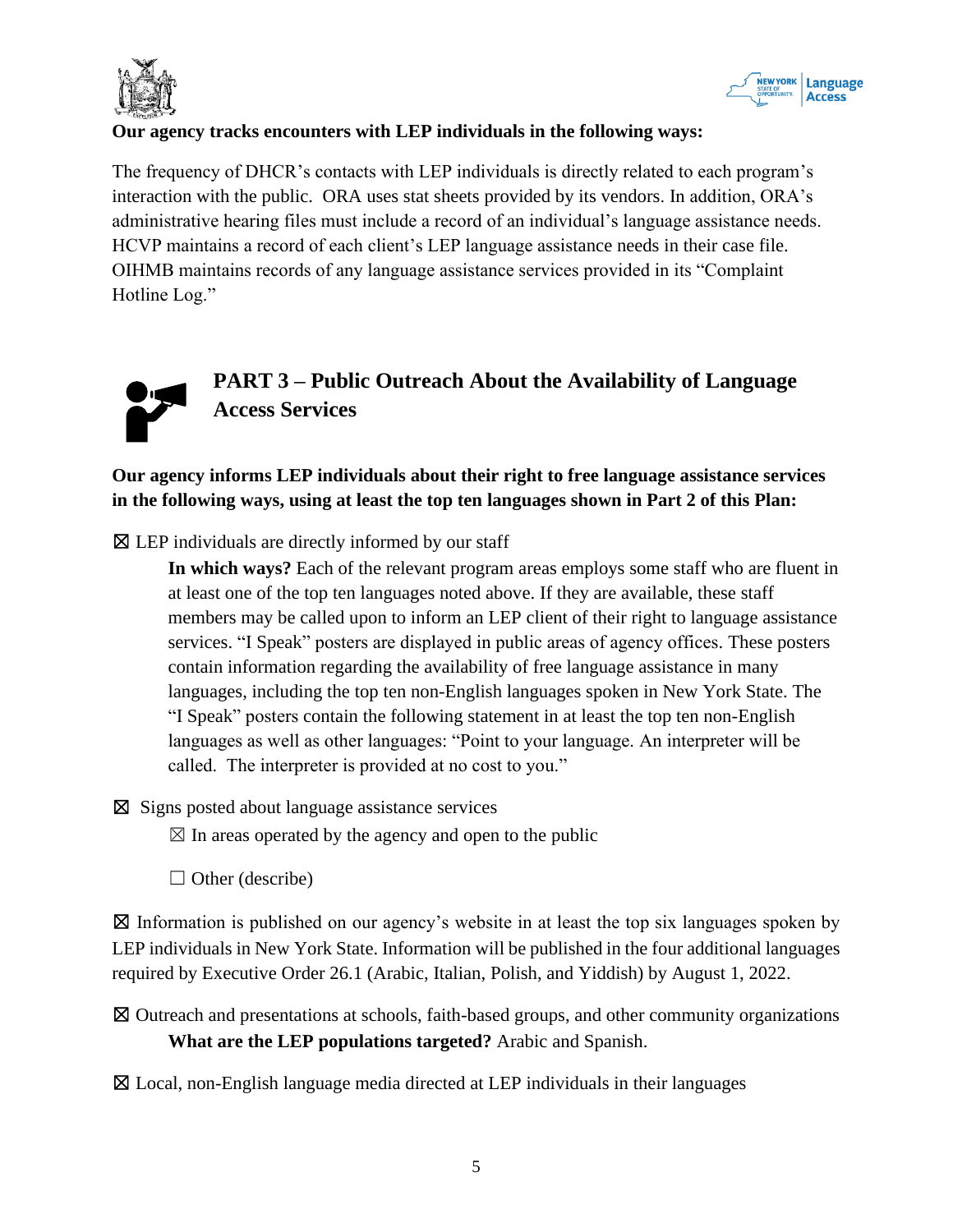



**What are the LEP populations targeted?** Arabic, Bengali, Chinese, Haitian-Creole, Korean, and Spanish.

 $\boxtimes$  Social media posts directed at LEP individuals in their languages **What are the LEP populations targeted?** Spanish

☒ Telephonic voice menu providing information in non-English languages

**In which languages?** Spanish, Chinese, Russian, Italian, Haitian Creole, Korean, Bengali, Arabic, Polish, and Yiddish.

☒ Other (describe)

<span id="page-5-0"></span>ORA notifies website visitors of the availability of its translated documents and allows visitors to access those documents by clicking the relevant hyperlink for each language.



## **A. Determining the Need for Services**

## **During** *in person* **encounters, our agency uses the following tools to determine whether an individual is LEP, and what their primary language is:**

☒ "I Speak" posters or visual aids that provide information about free interpreting services in multiple languages

 $\boxtimes$  Reception staff make those determinations based on training and experience

 $\boxtimes$  Bilingual staff members, where available, assist in identifying LEP individual's language

 $\Box$  Other (describe)

## **On** *telephone calls***, our agency uses the following tools to find out if an individual is LEP, and what their primary language is:**

☒ Reception staff make those determinations based on training and experience

 $\boxtimes$  Bilingual staff members, where available, assist in identifying an LEP individual's language

☒ Telephonic interpreting service

 $\Box$  Other (describe)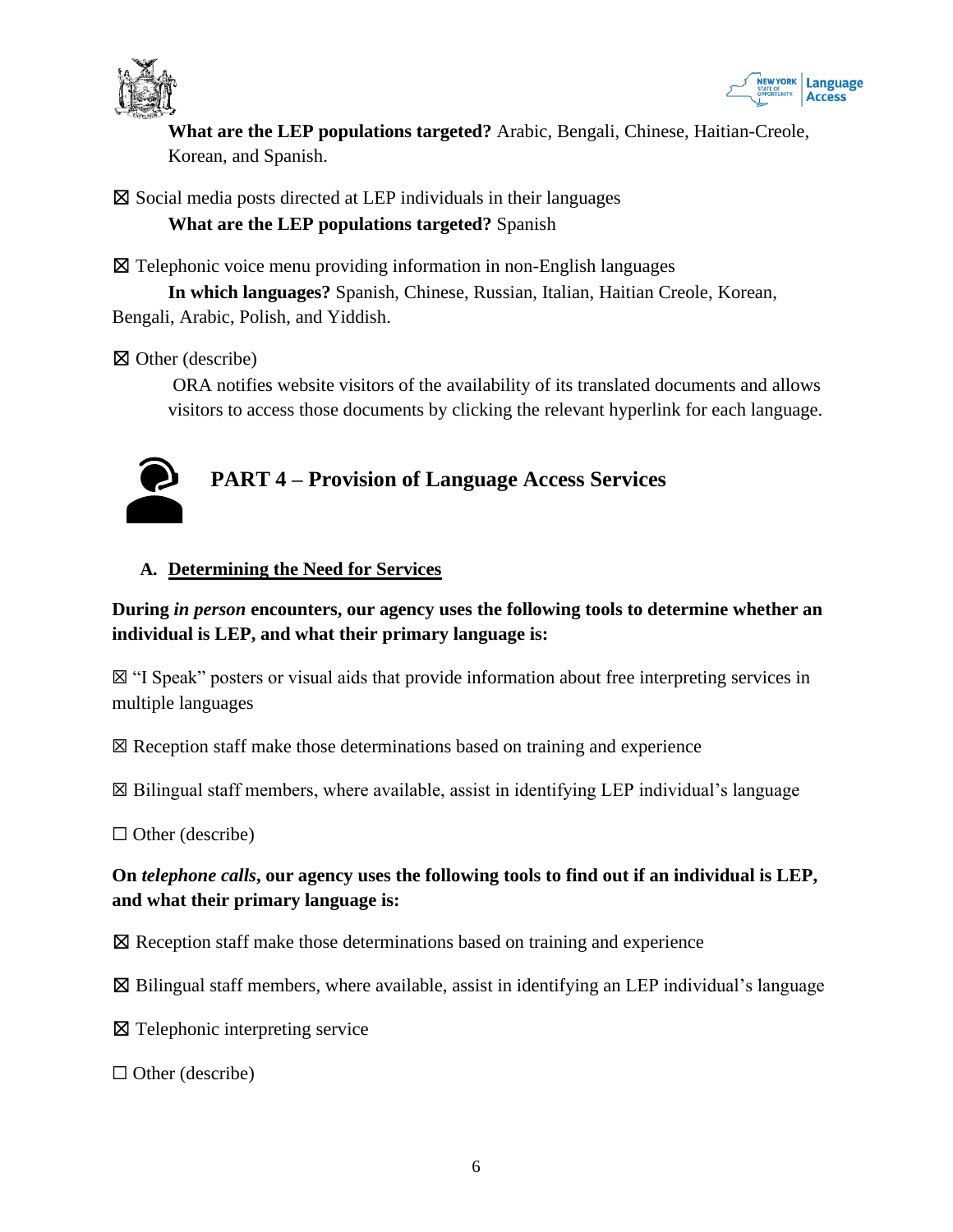



## **Our agency's protocols for assessing whether an individual needs** *oral interpreting* **services in different service situations is as follows:**

☒ **During office in-person encounters:** DHCR's front-line staff is trained to assess an individual's need for oral interpreting services. The individual can also self-identify as LEP. Staff may use "I Speak" cards or language ID posters to determine their primary language. Bilingual staff members may also be called on to assist, as available and needed.

☒ **At initial contact in the field:** DHCR staff is trained to assess an individual's need for oral interpreting services. The individual can also self-identify as LEP. Staff may also use the "I Speak" card to determine the individual's primary language.

☒ **When speaking on the telephone:** LEP individuals contacting ORA or HCVP by telephone may proceed through the automated system with Spanish instructions. The "Rent Info Line" of ORA has also been updated to include a prompt for those users who require language interpreting services in other languages. With respect to non-Spanish speaking individuals, HCVP staff members determine whether such LEP individual needs interpreter services when staff are unable to understand what the individual is saying or asking. The individual can also self-identify as LEP. OIHMB's staff make such determination for all LEP individuals' calls.

☒ **For pre-planned appointments with LEP individuals:** Staff reviews pertinent files or records of a person prior to the appointment. If not indicated in the file, staff may otherwise follow the same procedures used for in-person encounters.

## ☐ **Other (describe):**

## **Our agency records and maintains documentation of each LEP individual's language assistance needs as follows:**

ORA uses stat sheets provided by its vendors. In addition, ORA's administrative hearing files must include a record of an individual's language assistance needs. HCVP maintains a record of each client's LEP language assistance needs in their case file. OIHMB maintains records of any language assistance services provided in its "Complaint Hotline Log."

## **B. Oral Interpreting Services**

#### **Our agency has made the following resources available for oral interpreting requests:**

 $\Box$  Bilingual staff members who work directly with LEP individuals

#### **Number of staff and languages spoken:**

 $\boxtimes$  Bilingual staff members who provide oral interpreting services on a volunteer basis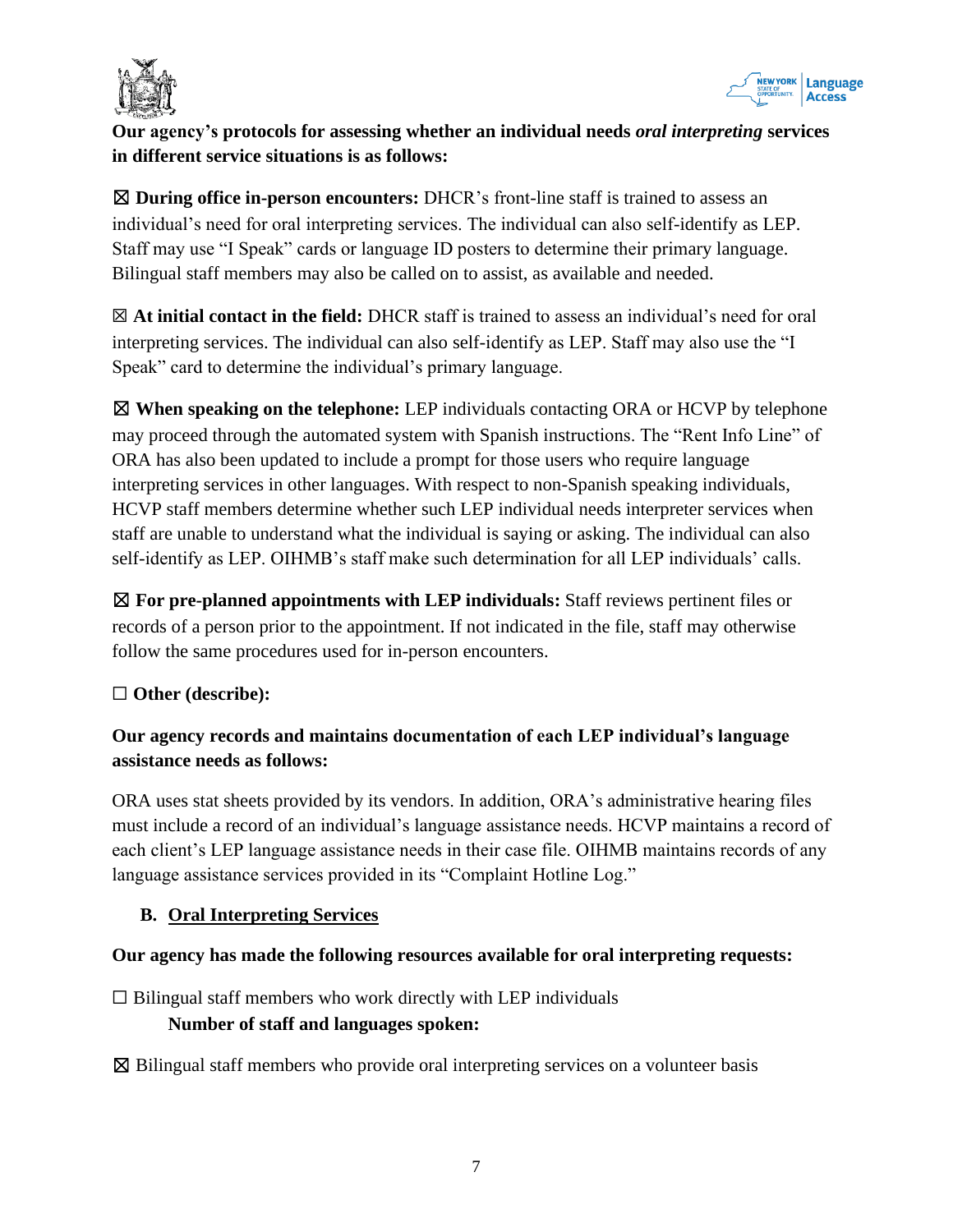



**Number of staff and languages spoken:** 12 staff members volunteer to speak one of the following languages: Cantonese, Haitian-Creole, Hindi, Mandarin, Russian, Spanish, Urdu, and Yoruba.

☒ Telephonic interpreting service

**Name of vendors:** Any vendor under the NYS OGS Statewide Administrative Services Contract.

 $\Box$  Contracts or other arrangements with school and community organizations

**Number of staff and languages spoken:**

□ Other (Describe)

**Our agency protocols for informing LEP individuals that free interpreting services will be provided and that they do not need to provide their own interpreters is as follows:**

☒ **During office in-person encounters:** Staff may use "I Speak" cards or language ID posters to determine their primary language. Bilingual staff members may also be called on to assist, as available and needed. The "I Speak" cards and language ID posters specifically state that an interpreter will be provided free of charge and individuals are advised that they need not provide their own interpreter.

☒ **At initial contact in the field:** Staff may use the "I Speak" card to determine the individual's primary language. The "I Speak" cards and language ID posters specifically state that an interpreter will be provided free of charge and individuals are advised that they need not provide their own interpreter.

☒ **When speaking on the telephone:** LEP individuals contacting ORA or HCVP by telephone may proceed through the automated system with Spanish instructions. The "Rent Info Line" of ORA also includes a prompt for those users who require language interpreting services in other languages. With respect to non-Spanish speaking individuals, HCVP staff members determine whether such LEP individual needs interpreter services when staff are unable to understand what the individual is saying or asking. The individual can also self-identify as LEP. OIHMB's staff make such determination for all LEP individuals' calls. Telephonic interpreters are utilized to inform LEP individuals that language services are provided for free.

☒ **For pre-planned appointments with LEP individuals:** Staff reviews pertinent files or records of a person prior to the appointment. If not indicated in the file, staff may otherwise follow the same procedures used for in-person encounters.

## ☐ **Other (describe):**

**Our agency's protocols for obtaining interpreting services in a timely manner is as follows:**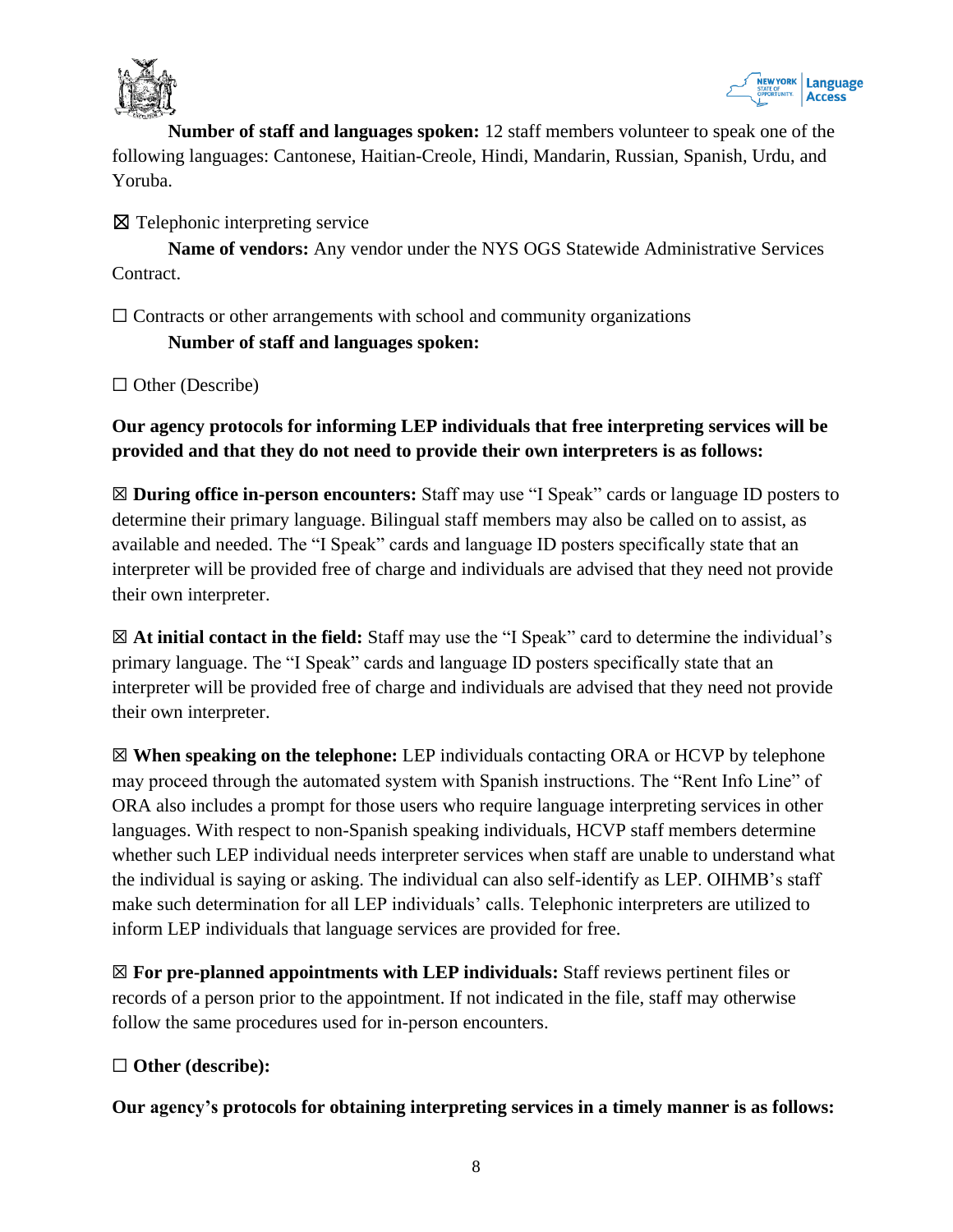



Once aware that a client needs language assistance, DHCR staff takes action to provide interpreting services either through the use of telephonic interpreting services or from bilingual colleagues as available and needed. Help from bilingual staff may be offered, depending on the purpose of an individual's contact with the agency, while always seeking to ensure that the client's right to DHCR's services is not infringed.

## **If an LEP individual insists on using a family member, friend, or other person as an interpreter, our protocols for deciding whether to accept or decline such an arrangement is as follows:**

LEP individuals that come into contact with our agency will be informed of the availability of free interpreting services. Generally, an LEP individual may not use a family member, friend, or a minor as an interpreter. However, during emergencies an LEP individual will be permitted to use a minor, a family member or friend as an interpreter. Upon request, an LEP individual may also be permitted to use a minor, a family member or friend as an interpreter for routine matters, such as asking the location of the office, hours of operation or rescheduling an appointment. Where the interaction with the LEP individual occurs at the agency's office, and an individual is permitted to use an interpreter of his or her choosing, he or she must fill out a written consent/waiver form.

Where an LEP individual is engaged in official business with the agency, the agency will provide an independent interpreter at all times. An LEP individual will not be permitted to use an independent interpreter of his or her choosing when filling out applications or when involved in other legal matters.

## **Our agency provides information to all staff members who have contact with the public about how to obtain oral interpreting services. Our protocol in this regard is as follows:**

Information regarding how to arrange for oral interpreting services is posted on HCR's internal website and is made part of training for all staff members that have contact with the public.

## **The agency's Language Access Coordinator ("LAC") maintains a list of oral interpreting resources that are available to staff. This resource list includes:**

- ☒ Names and contact information for all resources
- ☒ Names and locations of staff members who are available to act as interpreters or provide services directly in an LEP individual's primary language
- ☒ Languages in which each interpreter or service is qualified
- ⊠ Procedures for accessing each interpreter or service

## **Our agency records and maintains documentation of oral interpreting services provided to LEP individuals at each encounter. Our protocol in this regard is as follows:**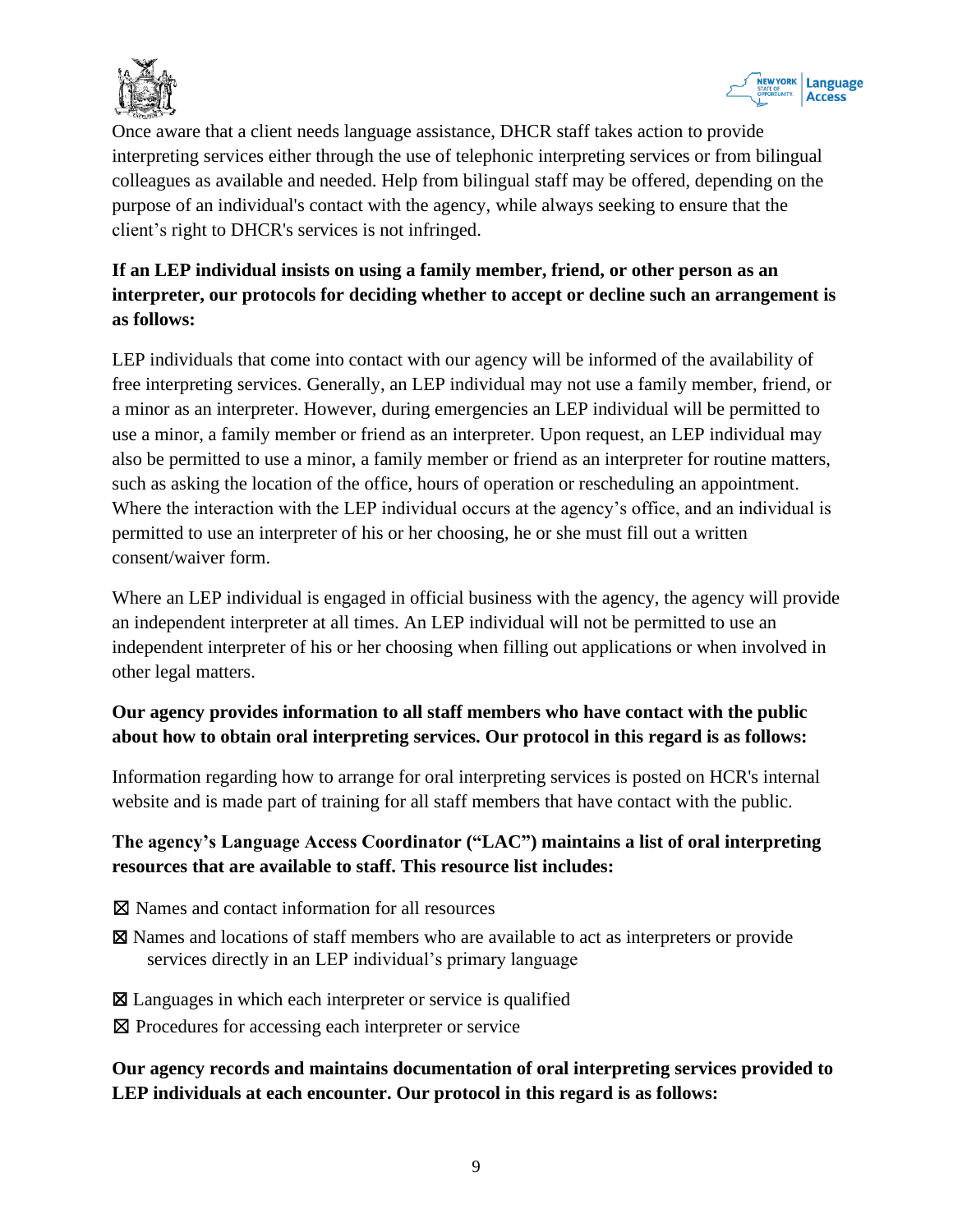



ORA uses stat sheets provided by the interpreting services vendor. In addition, documentation is available in the files of each administrative hearing for ORA proceedings. OIHMB maintains records of language assistance services provided in its "Complaint Hotline Log." HCVP maintains a record of a client's language assistance needs in their case file.

#### **Cultural Competence and Confidentiality**

#### **Our agency makes sure interpreters are culturally competent<sup>2</sup> in the following ways:**

On a case-by-case basis, DHCR may use multilingual staff volunteers who are self-assessed in their own language competency. Where DHCR utilizes independent interpreting services, that vendor will implement quality assurance standards that guarantee that its interpreters are trained and are linguistically and culturally competent.

## **Our agency makes sure interpreters follow state and federal confidentiality protocols in the following ways:**

The training provided to staff addresses the importance of confidentiality. Furthermore, independent interpreters will enforce standards of confidentiality in accordance with NYS law.

#### **C. Translations of Documents**

## **At least every two years after the effective date of this Plan, our agency determines and reassesses vital documents (including website content) that must be translated. This process is accomplished in the following ways:**

DHCR's LAC and its Language Access Committee, in conjunction with our Office of Legal Affairs, conduct a periodic review and assessment of its list of vital documents. The process includes an assessment of (l) the frequency of requests for translations of any non-vital documents, as well as (2) any changes in laws, regulations or the demographic make-up of DHCR's clients which may require the translation of additional agency materials.

## **Our agency's process for making sure documents are written in plain language<sup>3</sup> before they are translated into other languages is as follows:**

DHCR strives to communicate with its clients through language that is as clear and concise as possible. DHCR's documents are prepared in accordance with the concepts set forth in NY Gen Obligations law §5-702, which requires the use of plain English so that the documents and notices can be easily understood by the public at large. Consistent with these concepts, DHCR staff is

```
https://minorityhealth.hhs.gov/Assets/pdf/checked/Assuring_Cultural_Competence_in_Health_Care-1999.pdf
```
<sup>2</sup> Cultural Competence is defined as *a set of congruent behaviors, attitudes, and policies that come together in a system or agency or among professionals that enables effective interactions in a cross-cultural framework.* U.S. Department of Health and Human Services, Office of Minority Health. 2000. Assuring Cultural Competence in Health Care: Recommendations for National Standards and an Outcomes-Focused Research Agenda. Extracted from:

<sup>&</sup>lt;sup>3</sup> The [Plain Writing Act of 2010](https://www.govinfo.gov/app/details/PLAW-111publ274) defines plain language as writing that is clear, concise, well-organized, and follows other best practices appropriate to the subject or field and intended audience. Extracted from: [https://www.govinfo.gov/app/details/PLAW-](https://www.govinfo.gov/app/details/PLAW-111publ274)[111publ274](https://www.govinfo.gov/app/details/PLAW-111publ274)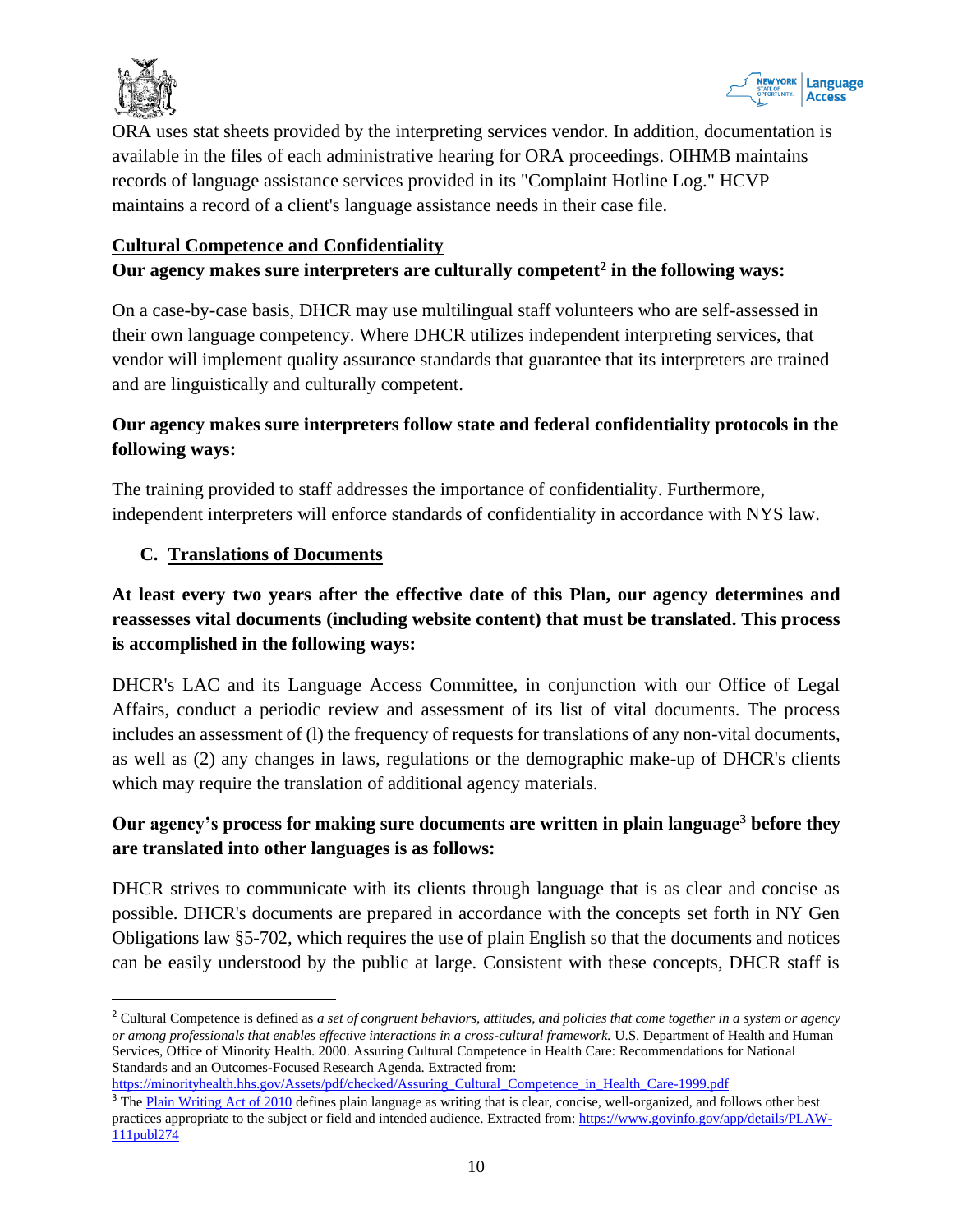



instructed to use titles and headings that enable clients to quickly and easily identify the type of information that is being presented and, where applicable, sought from them. In addition, where appropriate, DHCR documents: (a) use bullet lists to recap main points or other important information on the page; (b) put the most important material first and the exceptions last; and (c) organize material chronologically.

#### **Our agency has the following resources available for translation of documents:**

☒ Contracts with vendors for translation services

**Names of vendors/languages:** LanguageLine Solutions, Inc. and potentially any vendor under the NYS OGS Statewide Administrative Services Contract.

 $\Box$  Contracts or other arrangements with schools and community organizations

#### **Names of schools/organizations and languages:**

 $\Box$  Translation of documents by bilingual staff members

 $\Box$  Other (describe)

## **The agency's Language Access Coordinator ("LAC") maintains a list of translation resources that are available to staff. This resource list includes:**

- ⊠ Names and contact information for all resources
- ☒ Names and locations of staff members who are available to provide translations of documents
- $\boxtimes$  Languages in which each translation service is qualified
- ☒ Procedures for accessing each translation service

## **Our agency translates documents that LEP individuals submit in their primary languages in a timely manner. Our protocol in this regard is as follows:**

Except in, for, and during administrative hearings or when related to matters that are not within DHCR's jurisdiction because they are within a third party's authority, documents submitted by LEP individuals in their primary language are transmitted promptly to our NYS OGS approved language services provider. They, in turn, translate and return the documents within three to five business days, depending on the size and complexity of the document.

## **The following non-exhaustive list of documents are currently translated by our agency in the languages indicated:**

In compliance with Executive Order 26.1, our agency will complete translations of the below list of documents in the newly added top languages (Arabic, Italian, Polish, and Yiddish) by August 1, 2022.

- *AR: Arabic*
- *BE: Bengali*
- *CH: Chinese*
- *HA: Haitian-Creole*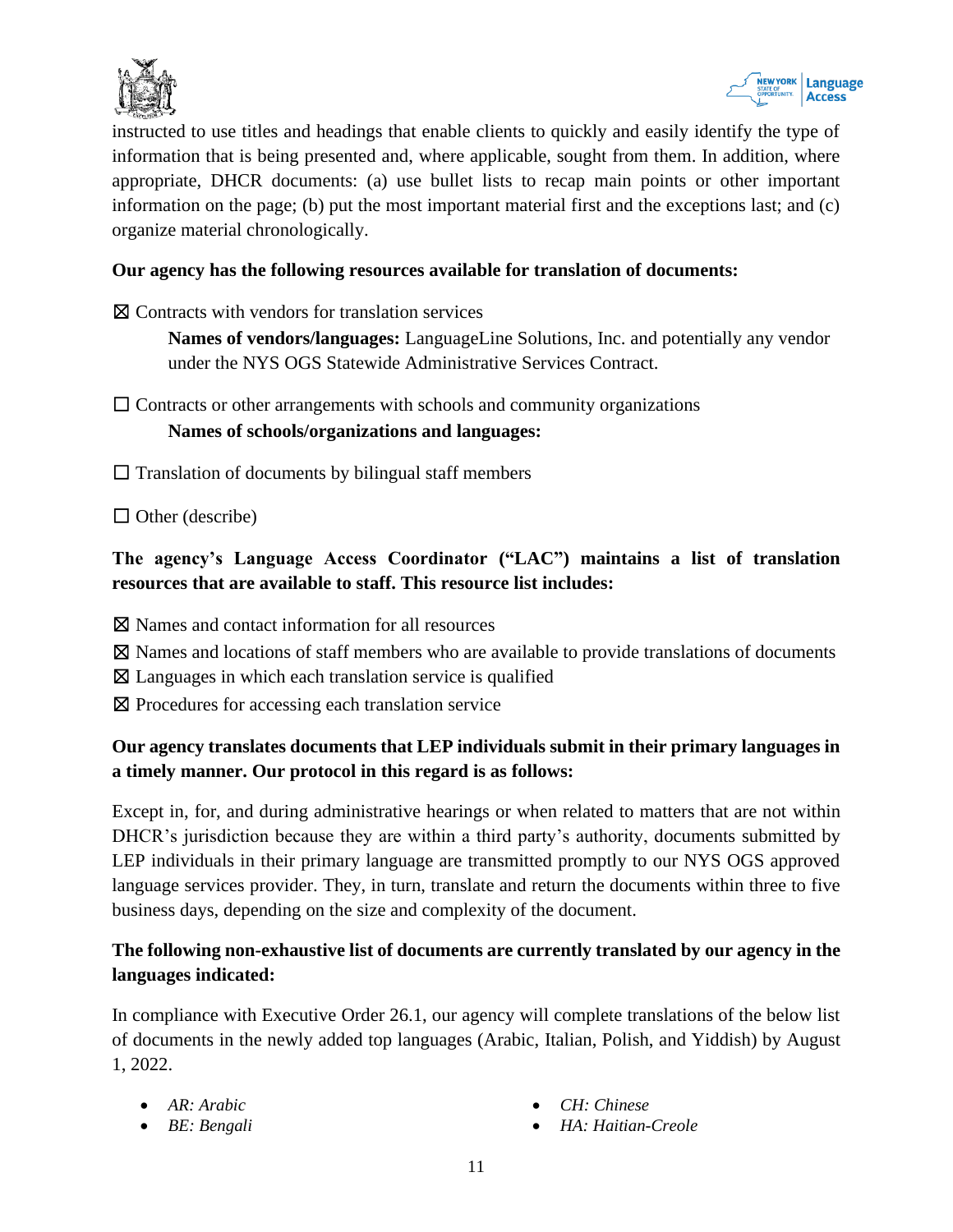

- *IT: Italian*
- *KO: Korean*
- *PO: Polish*
- *RU: Russian*



- *SP: Spanish*
- *YI: Yiddish*

| $\#$             | <b>Name</b>                                                                            | <b>Top Ten Languages</b>        |              |              |              |              |              |                                 |              |              |                                    | <b>Additional</b><br><b>Languages</b> |
|------------------|----------------------------------------------------------------------------------------|---------------------------------|--------------|--------------|--------------|--------------|--------------|---------------------------------|--------------|--------------|------------------------------------|---------------------------------------|
|                  |                                                                                        | <b>AR</b>                       | <b>BE</b>    | <b>CH</b>    | HA           | IT           | KO           | PO                              | RU           | SP           | YI                                 |                                       |
| 1.               | <b>HSTPA</b><br>Overview                                                               | $\operatorname{In}$<br>Progress | $\checkmark$ | $\checkmark$ | $\checkmark$ | $\checkmark$ | $\checkmark$ | $\operatorname{In}$<br>Progress | $\checkmark$ | $\checkmark$ | $\mathop{\mathrm{In}}$<br>Progress |                                       |
| $\overline{2}$ . | <b>ORA: Fact</b><br>Sheet #1: Rent<br>Stabilization<br>and Rent<br>Control             | $\overline{\ln}$<br>Progress    | $\checkmark$ | $\checkmark$ | $\checkmark$ | $\checkmark$ | $\checkmark$ | $\rm{In}$<br>Progress           | $\checkmark$ | $\checkmark$ | $\overline{\ln}$<br>Progress       |                                       |
| $\overline{3}$ . | <b>ORA: Fact</b><br>Sheet #4:<br>Lease Renewal<br>in Rent<br>Stabilized<br>Apartments  | $\rm{In}$<br>Progress           | $\checkmark$ | $\checkmark$ | ✓            | $\checkmark$ | $\checkmark$ | $\operatorname{In}$<br>Progress | $\checkmark$ | $\checkmark$ | $\operatorname{In}$<br>Progress    |                                       |
| 4.               | <b>ORA: Fact</b><br>Sheet #5:<br>Vacancy<br>Leases in Rent<br>Stabilized<br>Apartments | In<br>Progress                  | $\checkmark$ | $\checkmark$ | ✓            | $\checkmark$ | $\checkmark$ | $\rm{In}$<br>Progress           | $\checkmark$ | $\checkmark$ | In<br>Progress                     |                                       |
| 5.               | <b>ORA: Fact</b><br>Sheet #9:<br>Security<br>Deposits                                  | $\operatorname{In}$<br>Progress | $\checkmark$ | ✓            | $\checkmark$ | $\checkmark$ | $\checkmark$ | $\operatorname{In}$<br>Progress | $\checkmark$ | $\checkmark$ | $\operatorname{In}$<br>Progress    |                                       |
| 6.               | <b>ORA: Fact</b><br>Sheet #14:<br>Rent<br>Reductions for<br>Decreased<br>Services      | $\rm{In}$<br>Progress           | $\checkmark$ | ✓            | $\checkmark$ | $\checkmark$ | $\checkmark$ | $\operatorname{In}$<br>Progress | $\checkmark$ | $\checkmark$ | $\operatorname{In}$<br>Progress    |                                       |
| 7.               | <b>ORA: Fact</b><br>Sheet #16:<br>Collecting<br>Overcharges in<br>Rent Stabilized      | In<br>Progress                  | $\checkmark$ | $\checkmark$ | $\checkmark$ | $\checkmark$ | $\checkmark$ | In<br>Progress                  | $\checkmark$ | $\checkmark$ | $\mathop{\mathrm{In}}$<br>Progress |                                       |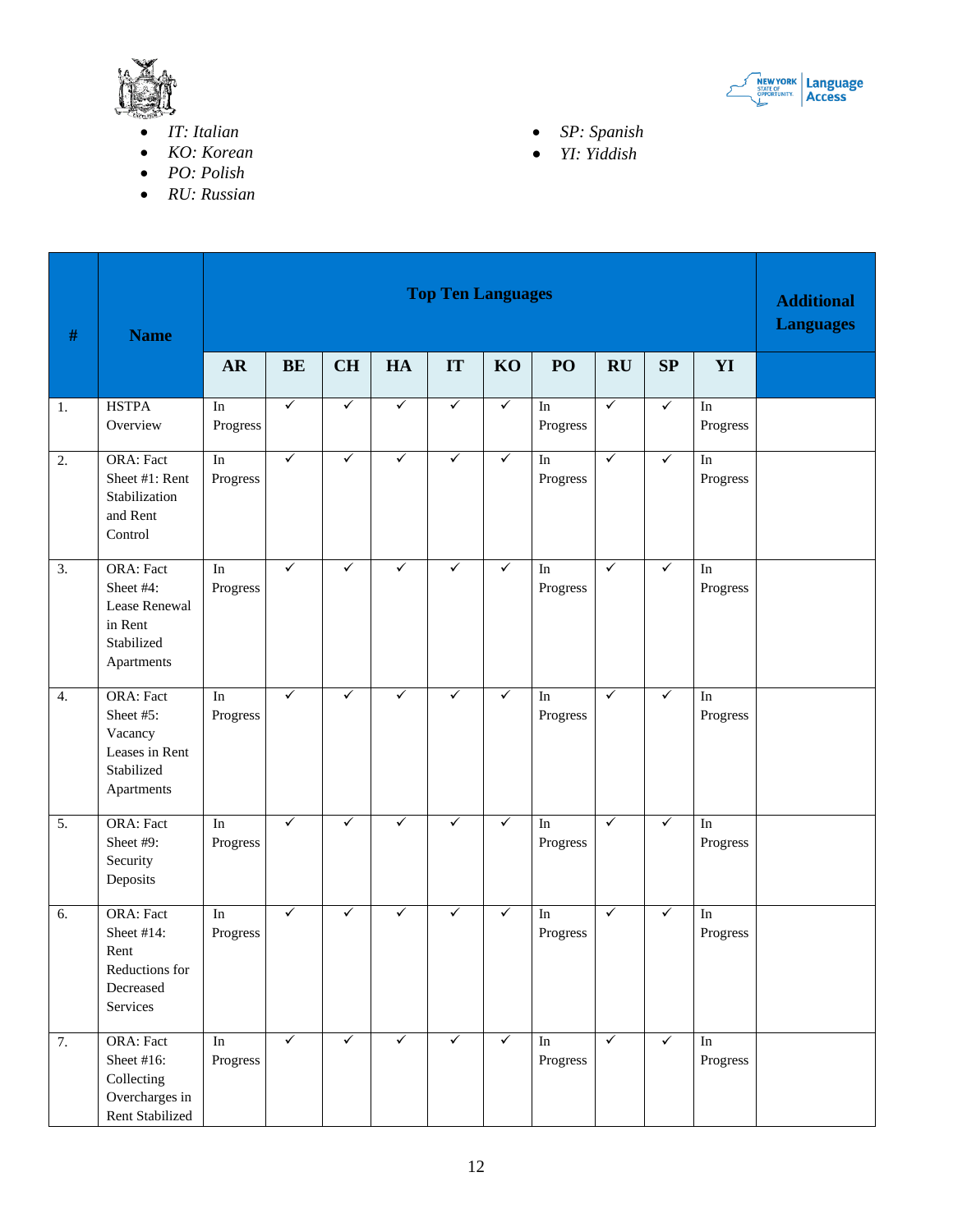



|     | $-100$ C ST 217-27<br>Apartments in<br>New York City                                                           |                                 |              |              |              |              |              |                                 |              |              |                                    |  |
|-----|----------------------------------------------------------------------------------------------------------------|---------------------------------|--------------|--------------|--------------|--------------|--------------|---------------------------------|--------------|--------------|------------------------------------|--|
| 8.  | ORA: Fact<br>Sheet #17:<br>Harassment                                                                          | In<br>Progress                  | $\checkmark$ | $\checkmark$ | $\checkmark$ | $\checkmark$ | $\checkmark$ | $\operatorname{In}$<br>Progress | $\checkmark$ | $\checkmark$ | $\mathop{\mathrm{In}}$<br>Progress |  |
| 9.  | <b>ORA: Fact</b><br>Sheet #20:<br><b>Special Rights</b><br>of Disabled<br>Persons*                             | $\overline{\ln}$<br>Progress    | $\checkmark$ | $\checkmark$ | $\checkmark$ | $\checkmark$ | $\checkmark$ | $\operatorname{In}$<br>Progress | $\checkmark$ | $\checkmark$ | $\overline{\ln}$<br>Progress       |  |
| 10. | <b>ORA: Fact</b><br>Sheet #21:<br><b>Special Rights</b><br>for Senior<br>Citizens                              | $\rm{In}$<br>Progress           | $\checkmark$ | ✓            | ✓            | $\checkmark$ | $\checkmark$ | In<br>Progress                  | $\checkmark$ | $\checkmark$ | In<br>Progress                     |  |
| 11. | ORA: Fact<br>Sheet #24:<br>Major Capital<br>Improvements<br>$(MCI)$ -<br>Questions and<br>Answers              | In<br>Progress                  | $\checkmark$ | $\checkmark$ | ✓            | $\checkmark$ | $\checkmark$ | In<br>Progress                  | $\checkmark$ | $\checkmark$ | $\operatorname{In}$<br>Progress    |  |
| 12. | ORA: Fact<br>Sheet<br>#25:<br>Window<br>Guards                                                                 | $\rm{In}$<br>Progress           | ✓            | $\checkmark$ | ✓            | $\checkmark$ | $\checkmark$ | In<br>Progress                  | $\checkmark$ | $\checkmark$ | $\mathop{\mathrm{In}}$<br>Progress |  |
| 13. | ORA: Fact<br>Sheet #26:<br>Guide to Rent<br>Increases for<br>Rent Stabilized<br>Apartments in<br>New York City | In<br>Progress                  | $\checkmark$ | $\checkmark$ | ✓            | $\checkmark$ | $\checkmark$ | In<br>Progress                  | $\checkmark$ | $\checkmark$ | In<br>Progress                     |  |
| 14. | <b>ORA: Fact</b><br>Sheet #30:<br>Succession<br>Rights                                                         | $\operatorname{In}$<br>Progress | $\checkmark$ | $\checkmark$ | $\checkmark$ | $\checkmark$ | $\checkmark$ | In<br>Progress                  | $\checkmark$ | $\checkmark$ | $\mathop{\mathrm{In}}$<br>Progress |  |
| 15. | <b>ORA: Fact</b><br>Sheet #32:<br>Eviction                                                                     | $\operatorname{In}$<br>Progress | $\checkmark$ | $\checkmark$ | $\checkmark$ | $\checkmark$ | $\checkmark$ | $\operatorname{In}$<br>Progress | $\sqrt{}$    | $\sqrt{}$    | $\mathop{\mathrm{In}}$<br>Progress |  |
| 16. | <b>ORA: Fact</b><br>Sheet #34<br>Expedited<br>Proceedings                                                      | $\operatorname{In}$<br>Progress | $\checkmark$ | $\checkmark$ | $\checkmark$ | $\checkmark$ | $\checkmark$ | $\operatorname{In}$<br>Progress | $\checkmark$ | $\checkmark$ | $\operatorname{In}$<br>Progress    |  |
| 17. | ORA: Fact<br>Sheet #40:<br>Preferential<br>Rents                                                               | $\operatorname{In}$<br>Progress | $\checkmark$ | $\checkmark$ | $\checkmark$ | $\checkmark$ | $\checkmark$ | $\operatorname{In}$<br>Progress | $\checkmark$ | $\checkmark$ | $\operatorname{In}$<br>Progress    |  |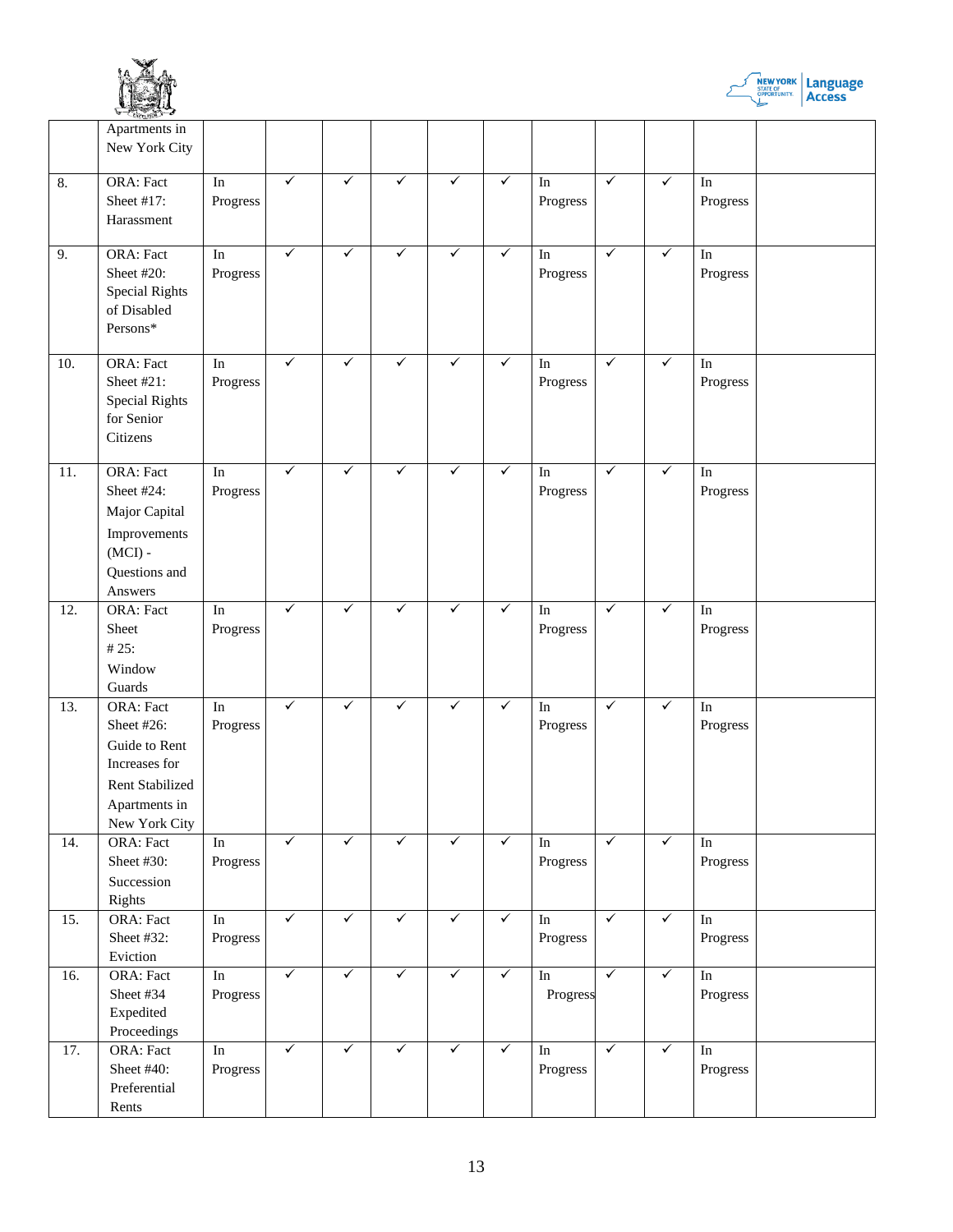



|     | $\sim$ $\sqrt{5}$ $\sqrt{5}$ $\sqrt{10}$                                                                                                                                            |                                    |              |              |              |              |              |                                 |              |              |                                 |  |
|-----|-------------------------------------------------------------------------------------------------------------------------------------------------------------------------------------|------------------------------------|--------------|--------------|--------------|--------------|--------------|---------------------------------|--------------|--------------|---------------------------------|--|
| 18. | ORA: Fact<br>Sheet #44:<br>Fees                                                                                                                                                     | $\operatorname{In}$<br>Progress    | ✓            | ✓            | ✓            | ✓            | ✓            | $\operatorname{In}$<br>Progress | ✓            | $\checkmark$ | $\operatorname{In}$<br>Progress |  |
| 19. | ORA: Fact<br>Sheet #45:<br>Housing<br>Rights of<br>Foreign-Born<br>Tenants*                                                                                                         | $\rm{In}$<br>Progress              | $\checkmark$ | $\checkmark$ | ✓            | ✓            | $\checkmark$ | $\operatorname{In}$<br>Progress | $\checkmark$ | $\checkmark$ | In<br>Progress                  |  |
| 20. | ORA: Policy<br>Statement<br>No. 91-5:<br>Limitations of<br>Filing<br>Requests for<br>Reconsiderati<br>on of Order<br>Issued by Rent<br>Administrators<br>and/or the<br>Commissioner | $\rm{In}$<br>Progress              | $\checkmark$ | $\checkmark$ | ✓            | $\checkmark$ | ✓            | $\operatorname{In}$<br>Progress | $\checkmark$ | $\checkmark$ | In<br>Progress                  |  |
| 21. | <b>ORA: New</b><br>York City<br>RSL Lease<br>Rider                                                                                                                                  | $\operatorname{In}$<br>Progress    | $\checkmark$ | $\checkmark$ | ✓            | $\checkmark$ | $\checkmark$ | $\operatorname{In}$<br>Progress | $\checkmark$ | $\checkmark$ | In<br>Progress                  |  |
| 22. | <b>ORA: ETPA</b><br>Standard<br>Lease<br>Addendum                                                                                                                                   | $\overline{\ln}$<br>Progress       | $\checkmark$ | $\checkmark$ | $\checkmark$ | $\checkmark$ | $\checkmark$ | $\operatorname{In}$<br>Progress | $\checkmark$ | $\checkmark$ | In<br>Progress                  |  |
| 23. | <b>ORA Policy</b><br>Statement No.<br>$93-2:$<br>Definition of<br>Room for<br>Major Capital<br>Improvements<br>(MCI)<br>Purposes                                                    | $\operatorname{In}$<br>Progress    | $\checkmark$ | $\checkmark$ | $\checkmark$ | $\checkmark$ | $\checkmark$ | $\operatorname{In}$<br>Progress | $\checkmark$ | $\checkmark$ | $\rm{In}$<br>Progress           |  |
| 24. | ORA:<br>Operational<br>Bulletin 2016-<br>1: Individual<br>Apartment<br>Improvements                                                                                                 | $\mathop{\mathrm{In}}$<br>Progress | $\checkmark$ | $\checkmark$ | $\checkmark$ | $\checkmark$ | $\checkmark$ | In<br>Progress                  | $\checkmark$ | $\checkmark$ | In<br>Progress                  |  |
| 25  | RN-19C:<br>Individual<br>Apartment<br>Improvement:<br>Tenant's<br>Informed<br>Consent                                                                                               | $\operatorname{In}$<br>Progress    | $\checkmark$ | $\checkmark$ | $\checkmark$ | $\checkmark$ | $\checkmark$ | $\operatorname{In}$<br>Progress | $\checkmark$ | $\checkmark$ | In<br>Progress                  |  |
| 26  | Immigration<br>Status,                                                                                                                                                              | $\overline{\ln}$<br>Progress       | $\checkmark$ | $\checkmark$ | $\checkmark$ | $\checkmark$ | $\checkmark$ | $\overline{\ln}$<br>Progress    | $\checkmark$ | $\checkmark$ | $\overline{\ln}$                |  |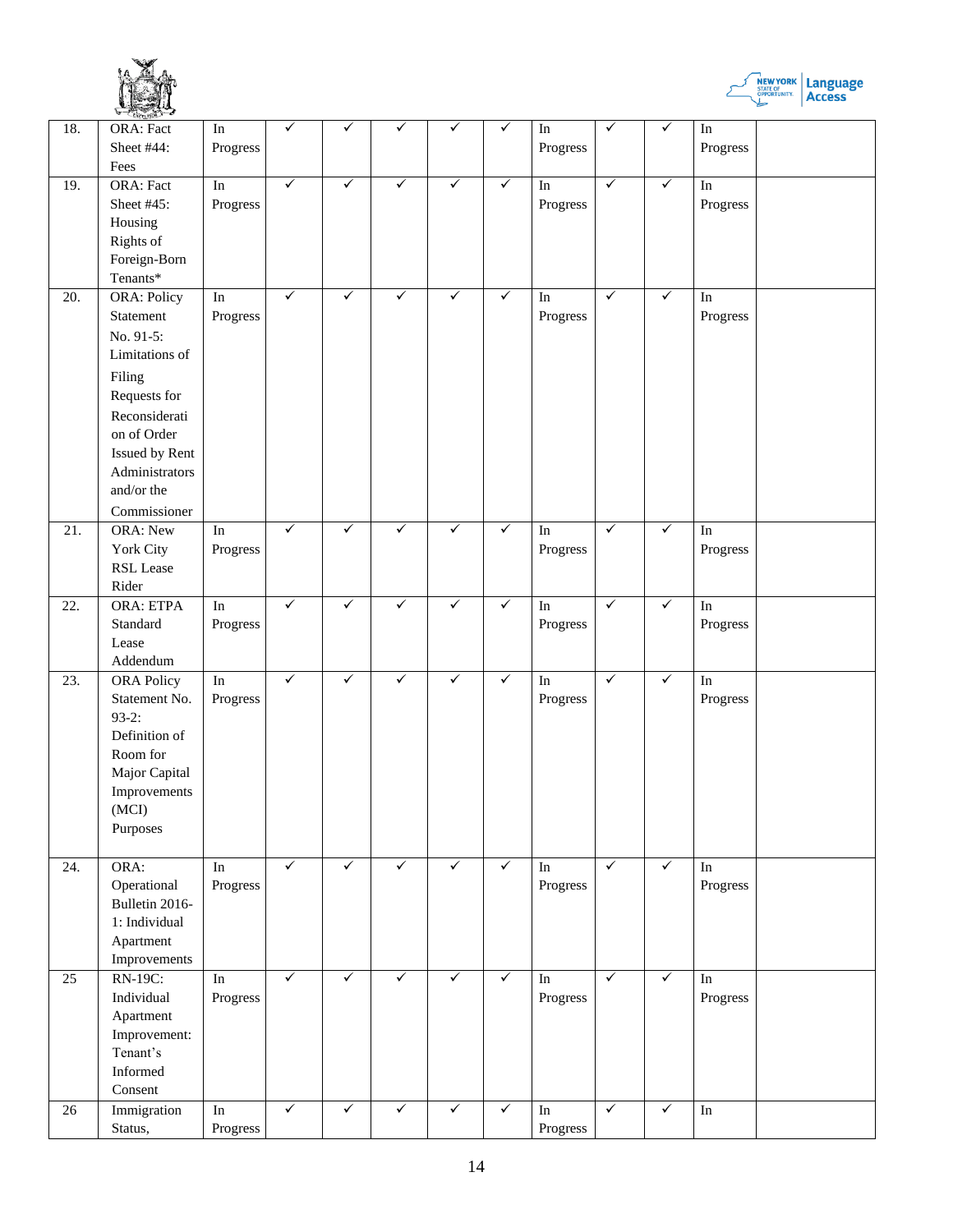



|     | $\sim$ $N_{(1,3)08}$ |                     |              |              |              |              |              |                     |              |              |                        |                |
|-----|----------------------|---------------------|--------------|--------------|--------------|--------------|--------------|---------------------|--------------|--------------|------------------------|----------------|
|     | Housing              |                     |              |              |              |              |              |                     |              |              | Progress               |                |
|     | Discriminatio        |                     |              |              |              |              |              |                     |              |              |                        |                |
|     | n, and Tenant        |                     |              |              |              |              |              |                     |              |              |                        |                |
|     | Harassment-          |                     |              |              |              |              |              |                     |              |              |                        |                |
|     | Frequently           |                     |              |              |              |              |              |                     |              |              |                        |                |
|     | Asked                |                     |              |              |              |              |              |                     |              |              |                        |                |
|     | Questions            |                     |              |              |              |              |              |                     |              |              |                        |                |
| 27. | HCVP:                | $\operatorname{In}$ | $\checkmark$ | $\checkmark$ | ✓            | $\checkmark$ | $\checkmark$ | In                  | $\checkmark$ | $\checkmark$ | In                     |                |
|     | Annual               | Progress            |              |              |              |              |              | Progress            |              |              | Progress               |                |
|     | Recertificatio       |                     |              |              |              |              |              |                     |              |              |                        |                |
|     | $\mathbf n$          |                     |              |              |              |              |              |                     |              |              |                        |                |
|     | Letter/Additio       |                     |              |              |              |              |              |                     |              |              |                        |                |
|     | nal Document         |                     |              |              |              |              |              |                     |              |              |                        |                |
|     | Request              |                     |              |              |              |              |              |                     |              |              |                        |                |
| 28. | HCVP: Lead-          | $\operatorname{In}$ | $\checkmark$ | $\checkmark$ | $\checkmark$ | $\checkmark$ | $\checkmark$ | $\operatorname{In}$ | $\checkmark$ | $\checkmark$ | $\operatorname{In}$    |                |
|     | <b>Based Paint</b>   | Progress            |              |              |              |              |              | Progress            |              |              | Progress               |                |
|     | Notification-        |                     |              |              |              |              |              |                     |              |              |                        |                |
|     | <b>HUD</b> Form      |                     |              |              |              |              |              |                     |              |              |                        |                |
| 29. | HCVP:                | In                  | $\checkmark$ | $\checkmark$ | ✓            | ✓            | $\checkmark$ | $\operatorname{In}$ | $\checkmark$ | $\checkmark$ | $\operatorname{In}$    |                |
|     | Family               | Progress            |              |              |              |              |              | Progress            |              |              | Progress               |                |
|     | Obligations          |                     |              |              |              |              |              |                     |              |              |                        |                |
| 30. | HCVP:                | $\rm{In}$           | $\checkmark$ | $\checkmark$ | $\checkmark$ | $\checkmark$ | $\checkmark$ | $\operatorname{In}$ | $\checkmark$ | $\checkmark$ | $\operatorname{In}$    |                |
|     | Informal             | Progress            |              |              |              |              |              | Progress            |              |              | Progress               |                |
|     | Hearing              |                     |              |              |              |              |              |                     |              |              |                        |                |
| 31. | HCVP:                | $\overline{\ln}$    | $\checkmark$ | $\checkmark$ | $\checkmark$ | $\checkmark$ | $\checkmark$ | $\operatorname{In}$ | $\checkmark$ | $\checkmark$ | $\operatorname{In}$    |                |
|     | Portability          | Progress            |              |              |              |              |              | Progress            |              |              | Progress               |                |
|     | Information          |                     |              |              |              |              |              |                     |              |              |                        |                |
|     | Sheet                |                     |              |              |              |              |              |                     |              |              |                        |                |
| 32. | HCVP:                | $\operatorname{In}$ | $\checkmark$ | $\checkmark$ | ✓            | ✓            | $\checkmark$ | In                  | $\checkmark$ | $\checkmark$ | $\operatorname{In}$    |                |
|     | Applicant            | Progress            |              |              |              |              |              | Progress            |              |              | Progress               |                |
|     | /Participant         |                     |              |              |              |              |              |                     |              |              |                        |                |
|     | Participation        |                     |              |              |              |              |              |                     |              |              |                        |                |
| 33. | HCVP:                | $\operatorname{In}$ | $\checkmark$ | $\checkmark$ | ✓            | ✓            | $\checkmark$ | In                  | $\checkmark$ | $\checkmark$ | $\operatorname{In}$    |                |
|     | Consent for          | Progress            |              |              |              |              |              | Progress            |              |              | Progress               |                |
|     | Release of           |                     |              |              |              |              |              |                     |              |              |                        |                |
|     | Information          |                     |              |              |              |              |              |                     |              |              |                        |                |
| 34. | <b>HUD</b> Fact      | $\rm{In}$           | $\checkmark$ | $\checkmark$ | $\checkmark$ | $\checkmark$ | $\checkmark$ | In                  | $\checkmark$ | $\checkmark$ | In                     | Vietnamese     |
|     | Sheet: "How          | Progress            |              |              |              |              |              | Progress            |              |              | Progress               |                |
|     | Your Rent is         |                     |              |              |              |              |              |                     |              |              |                        |                |
|     | Determined-          |                     |              |              |              |              |              |                     |              |              |                        |                |
|     | For Public           |                     |              |              |              |              |              |                     |              |              |                        |                |
|     | Housing and          |                     |              |              |              |              |              |                     |              |              |                        |                |
|     | Housing              |                     |              |              |              |              |              |                     |              |              |                        |                |
|     | Choice               |                     |              |              |              |              |              |                     |              |              |                        |                |
|     | Voucher              |                     |              |              |              |              |              |                     |              |              |                        |                |
|     | Programs             |                     |              |              |              |              |              |                     |              |              |                        |                |
| 35. | $HUD-1686-1$         | In                  | $\checkmark$ | $\checkmark$ | $\checkmark$ | $\checkmark$ | $\checkmark$ | $\operatorname{In}$ | ✓            | $\checkmark$ | In                     | Farsi, French, |
|     | FHEO: Fair           | Progress            |              |              |              |              |              | Progress            |              |              | Progress               | Hindi, Khmer,  |
|     | Housing              |                     |              |              |              |              |              |                     |              |              |                        | Lao, Tagalog,  |
|     | Equal                |                     |              |              |              |              |              |                     |              |              |                        | Vietnamese     |
|     | Opportunity          |                     |              |              |              |              |              |                     |              |              |                        |                |
|     | for All              |                     |              |              |              |              |              |                     |              |              |                        |                |
| 36. | HUD-50066:           | $\rm{In}$           | $\checkmark$ | $\checkmark$ | $\checkmark$ | $\checkmark$ | $\checkmark$ | $\operatorname{In}$ | $\checkmark$ | $\checkmark$ | $\mathop{\mathrm{In}}$ | Arabic,        |
|     | Certification        | Progress            |              |              |              |              |              | Progress            |              |              |                        | Cambodian,     |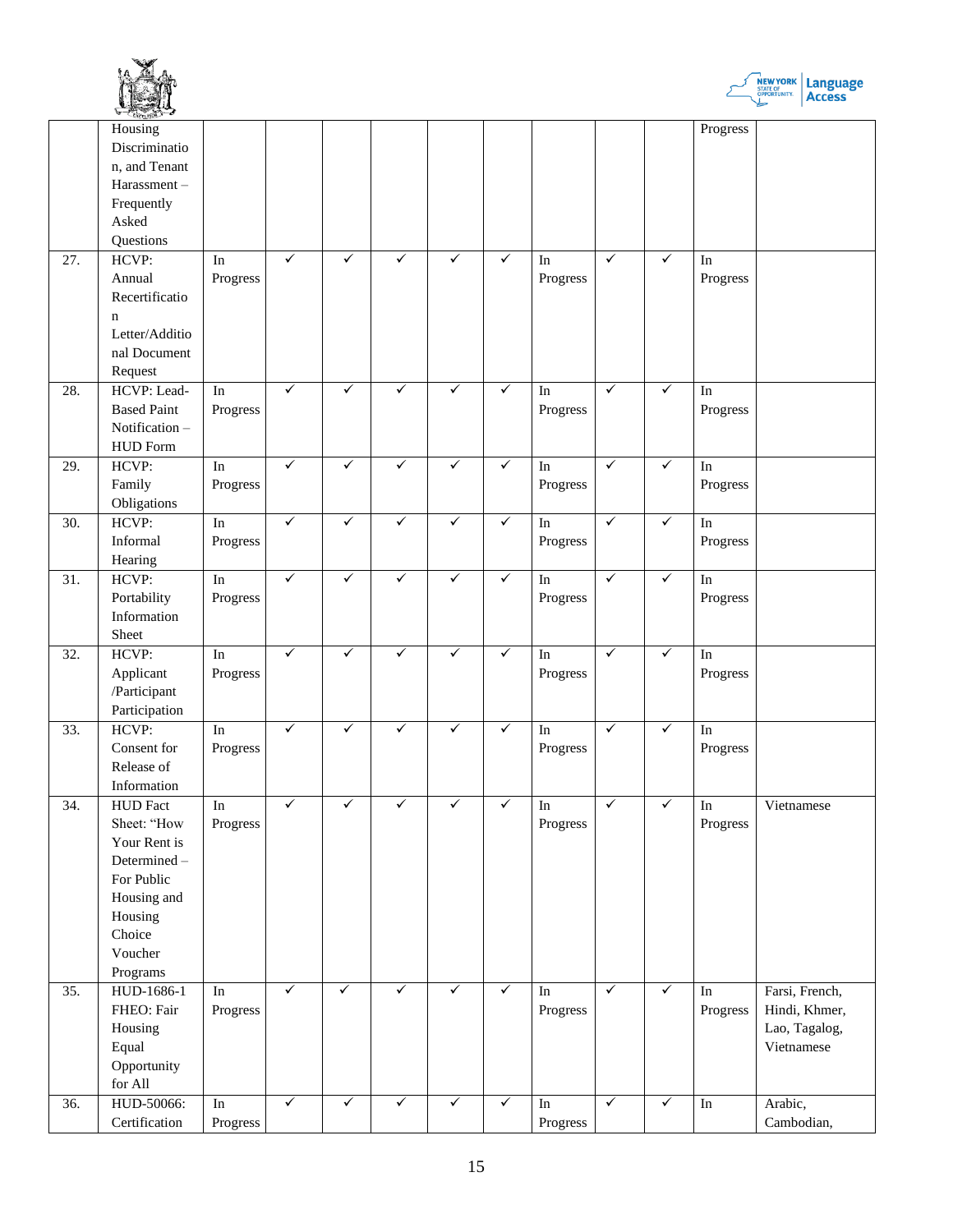



|                   | WELSTON -             |                     |              |              |              |              |              |                     |              |              |                        |                              |
|-------------------|-----------------------|---------------------|--------------|--------------|--------------|--------------|--------------|---------------------|--------------|--------------|------------------------|------------------------------|
|                   | of Domestic           |                     |              |              |              |              |              |                     |              |              | Progress               | French, Hmong,               |
|                   | Violence,             |                     |              |              |              |              |              |                     |              |              |                        | Lao, Vietnamese              |
|                   | Dating                |                     |              |              |              |              |              |                     |              |              |                        |                              |
|                   | Violence,             |                     |              |              |              |              |              |                     |              |              |                        |                              |
|                   | Sexual                |                     |              |              |              |              |              |                     |              |              |                        |                              |
|                   | Assault or            |                     |              |              |              |              |              |                     |              |              |                        |                              |
|                   | Stalking              |                     |              |              |              |              |              |                     |              |              |                        |                              |
| $\overline{37}$ . | HUD-52517:            | $\rm{In}$           | $\checkmark$ | $\checkmark$ | $\checkmark$ | $\checkmark$ | $\checkmark$ | $\operatorname{In}$ | $\checkmark$ | $\checkmark$ | $\operatorname{In}$    | Arabic, French,              |
|                   | Request for           | Progress            |              |              |              |              |              | Progress            |              |              | Progress               | Hmong, Tagalog,              |
|                   | Tenancy               |                     |              |              |              |              |              |                     |              |              |                        | Vietnamese                   |
|                   | Approval -            |                     |              |              |              |              |              |                     |              |              |                        |                              |
|                   | Housing               |                     |              |              |              |              |              |                     |              |              |                        |                              |
|                   | Choice                |                     |              |              |              |              |              |                     |              |              |                        |                              |
|                   | Voucher               |                     |              |              |              |              |              |                     |              |              |                        |                              |
|                   | Program               |                     |              |              |              |              |              |                     |              |              |                        |                              |
| 38.               | HUD-52641:            | $\rm{In}$           | $\checkmark$ | $\checkmark$ | $\checkmark$ | $\checkmark$ | $\checkmark$ | $\operatorname{In}$ | $\checkmark$ | $\checkmark$ | $\mathop{\mathrm{In}}$ | Arabic,                      |
|                   | Housing               | Progress            |              |              |              |              |              | Progress            |              |              | Progress               | Cambodian,                   |
|                   | Assistance            |                     |              |              |              |              |              |                     |              |              |                        | French, Hmong,               |
|                   | Payments              |                     |              |              |              |              |              |                     |              |              |                        | Vietnamese                   |
|                   | Contract              |                     |              |              |              |              |              |                     |              |              |                        |                              |
|                   | Section 8             |                     |              |              |              |              |              |                     |              |              |                        |                              |
|                   | <b>Tenant Based</b>   |                     |              |              |              |              |              |                     |              |              |                        |                              |
|                   | Assistance -          |                     |              |              |              |              |              |                     |              |              |                        |                              |
|                   | Housing               |                     |              |              |              |              |              |                     |              |              |                        |                              |
|                   | Choice                |                     |              |              |              |              |              |                     |              |              |                        |                              |
|                   | Voucher               |                     |              |              |              |              |              |                     |              |              |                        |                              |
|                   | Program               |                     |              |              |              |              |              |                     |              |              |                        |                              |
|                   |                       |                     |              |              |              |              |              |                     |              |              |                        |                              |
| 39.               | HUD-52641 -           | $\rm{In}$           | $\checkmark$ | $\checkmark$ | $\checkmark$ | $\checkmark$ | $\checkmark$ | $\operatorname{In}$ | $\checkmark$ | $\checkmark$ | $\operatorname{In}$    | Arabic,                      |
|                   | A: Tenancy            | Progress            |              |              |              |              |              | Progress            |              |              | Progress               | Cambodian,                   |
|                   | Addendum              |                     |              |              |              |              |              |                     |              |              |                        | French, Hmong,               |
|                   | Section 8             |                     |              |              |              |              |              |                     |              |              |                        | Lao Vietnamese               |
|                   | Tenant-Based          |                     |              |              |              |              |              |                     |              |              |                        |                              |
|                   | Assistance            |                     |              |              |              |              |              |                     |              |              |                        |                              |
|                   |                       |                     |              |              |              |              |              |                     |              |              |                        |                              |
|                   | Housing<br>Choice     |                     |              |              |              |              |              |                     |              |              |                        |                              |
|                   | Voucher               |                     |              |              |              |              |              |                     |              |              |                        |                              |
|                   |                       |                     |              |              |              |              |              |                     |              |              |                        |                              |
|                   | Program               |                     | $\checkmark$ | $\checkmark$ | $\checkmark$ | $\checkmark$ | $\checkmark$ |                     | $\checkmark$ | $\checkmark$ |                        |                              |
| 40.               | HUD-52646:            | $\rm{In}$           |              |              |              |              |              | $\rm{In}$           |              |              | $\mathop{\mathrm{In}}$ | Arabic,                      |
|                   | Voucher               | Progress            |              |              |              |              |              | Progress            |              |              | Progress               | Cambodian,                   |
|                   | Housing               |                     |              |              |              |              |              |                     |              |              |                        | French, Hmong,<br>Vietnamese |
|                   | Choice                |                     |              |              |              |              |              |                     |              |              |                        |                              |
|                   | Voucher               |                     |              |              |              |              |              |                     |              |              |                        |                              |
|                   | Program<br>HUD-52649: |                     | $\checkmark$ | $\checkmark$ | $\checkmark$ | $\checkmark$ | $\checkmark$ | In                  | $\checkmark$ | $\checkmark$ | $\overline{\ln}$       |                              |
| 41.               |                       | $\operatorname{In}$ |              |              |              |              |              |                     |              |              |                        | Arabic,                      |
|                   | Statement of          | Progress            |              |              |              |              |              | Progress            |              |              | Progress               | Cambodian,                   |
|                   | Homeownersh           |                     |              |              |              |              |              |                     |              |              |                        | French,                      |
|                   | ip                    |                     |              |              |              |              |              |                     |              |              |                        | Vietnamese                   |
|                   | Obligations -         |                     |              |              |              |              |              |                     |              |              |                        |                              |
|                   | Housing               |                     |              |              |              |              |              |                     |              |              |                        |                              |
|                   | Choice                |                     |              |              |              |              |              |                     |              |              |                        |                              |
|                   | Homeownersh           |                     |              |              |              |              |              |                     |              |              |                        |                              |
|                   | ip<br>Voucher         |                     |              |              |              |              |              |                     |              |              |                        |                              |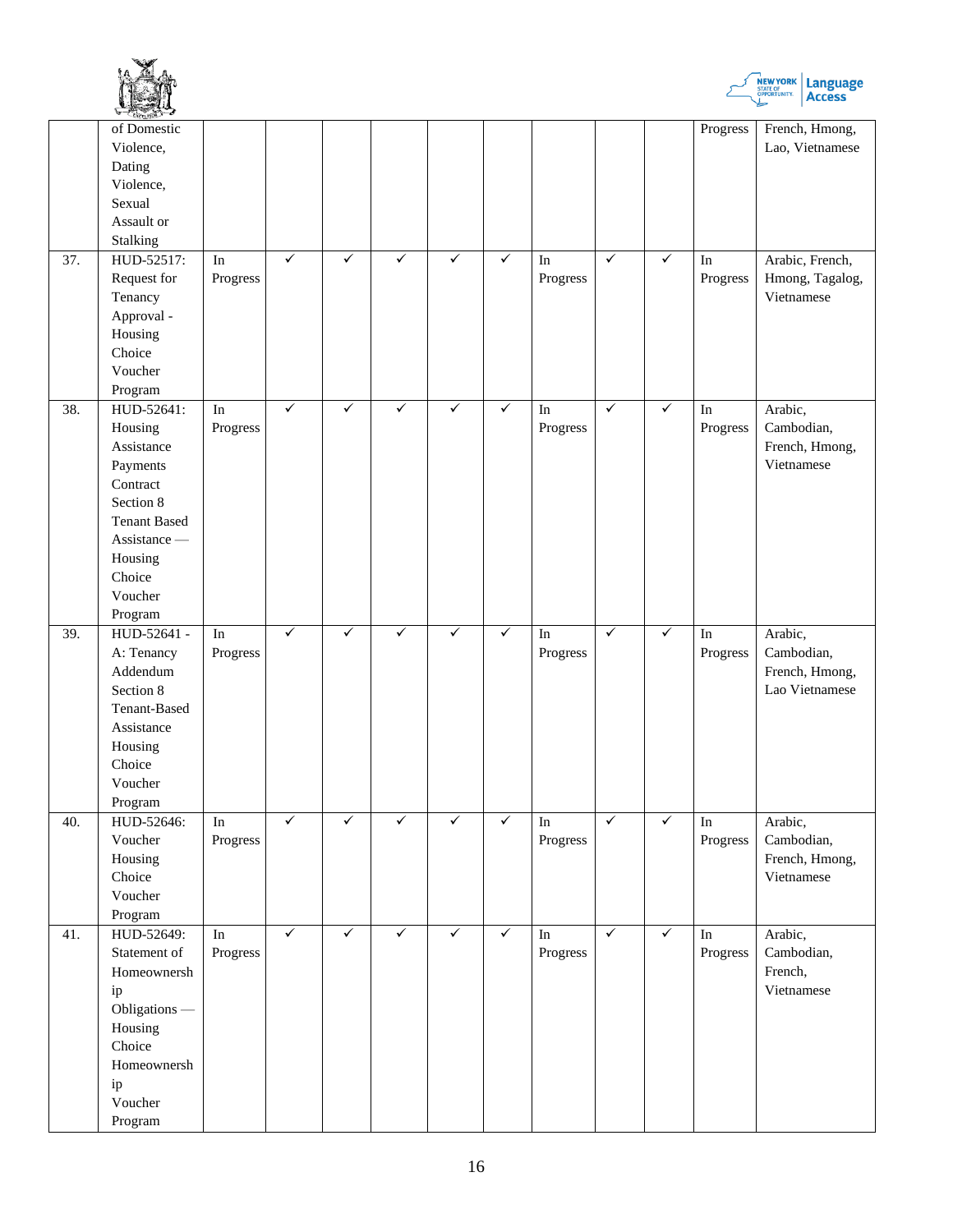



|     | $\sim$ $\frac{1}{2}$ $\frac{1}{2}$                                                                                |                                 |              |              |              |              |              |                                 |              |              |                                    |                                                                                                                              |
|-----|-------------------------------------------------------------------------------------------------------------------|---------------------------------|--------------|--------------|--------------|--------------|--------------|---------------------------------|--------------|--------------|------------------------------------|------------------------------------------------------------------------------------------------------------------------------|
| 42. | HUD-52650:<br>Family Self-<br>Sufficiency<br>(PSS)<br>Program<br>Contract of<br>Participation                     | In<br>Progress                  | ✓            | ✓            |              |              | ✓            | In<br>Progress                  | $\checkmark$ | $\checkmark$ | In<br>Progress                     | Arabic,<br>Cambodian,<br>French,<br>Vietnamese                                                                               |
| 43. | HUD-52650:<br>Family Self-<br>Sufficiency<br>(FSS)<br>Program<br>Contract of<br>Participation -<br>- Instructions | In<br>Progress                  | ✓            | $\checkmark$ | $\checkmark$ | $\checkmark$ | ✓            | In<br>Progress                  | $\checkmark$ | $\checkmark$ | In<br>Progress                     | Arabic,<br>Cambodian,<br>French,<br>Vietnamese                                                                               |
| 44. | HUD-52650:<br>Family Self-<br>Sufficiency<br>(FSS)<br>Program<br>Contract of<br>Participation -<br>Attachment     | In<br>Progress                  | ✓            | $\checkmark$ | ✓            | $\checkmark$ | $\checkmark$ | In<br>Progress                  | $\checkmark$ | $\checkmark$ | In<br>Progress                     | Arabic,<br>Cambodian,<br>French,<br>Vietnamese                                                                               |
| 45. | HUD-52652<br>Family Self<br>Sufficiency<br>Program FSS<br>Escrow<br>Account                                       | $\operatorname{In}$<br>Progress | $\checkmark$ | $\checkmark$ | $\checkmark$ | $\checkmark$ | $\checkmark$ | $\operatorname{In}$<br>Progress | $\checkmark$ | $\checkmark$ | In<br>Progress                     | Arabic,<br>Cambodian,<br>French,<br>Vietnamese                                                                               |
| 46. | HUD-593-<br>PIH: A Good<br>Place to Live                                                                          | In<br>Progress                  | $\checkmark$ | $\checkmark$ | ✓            | ✓            | $\checkmark$ | $\rm{In}$<br>Progress           | $\checkmark$ | $\checkmark$ | In<br>Progress                     | Arabic,<br>Cambodian,<br>Hmong,<br>Vietnamese                                                                                |
| 47. | HUD-903.1:<br>Are You a<br>Victim of<br>Housing<br>Discriminatio<br>$n$ ?                                         | $\operatorname{In}$<br>Progress | $\checkmark$ | $\checkmark$ | ✓            | $\checkmark$ | $\checkmark$ | In<br>Progress                  | $\checkmark$ | $\checkmark$ | $\mathop{\mathrm{In}}$<br>Progress | Amharic, Arabic,<br>Armenian,<br>Burmese,<br>Cambodian,<br>Greek,<br>Indonesian,<br>Portuguese, Thai,<br>Urdu,<br>Vietnamese |
| 48. | HUD-928.1<br>Fair Housing<br>Poster (Title<br>VIII/63 Act)                                                        | In<br>Progress                  | $\checkmark$ | $\checkmark$ | $\checkmark$ | $\checkmark$ | $\sqrt{}$    | In<br>Progress                  | $\checkmark$ | $\checkmark$ | In<br>Progress                     | Arabic,<br>Cambodian,<br>Hmong, Khmer,<br>Vietnamese,<br>Farsi, French,<br>Hindi, Lao,<br>Tagalog                            |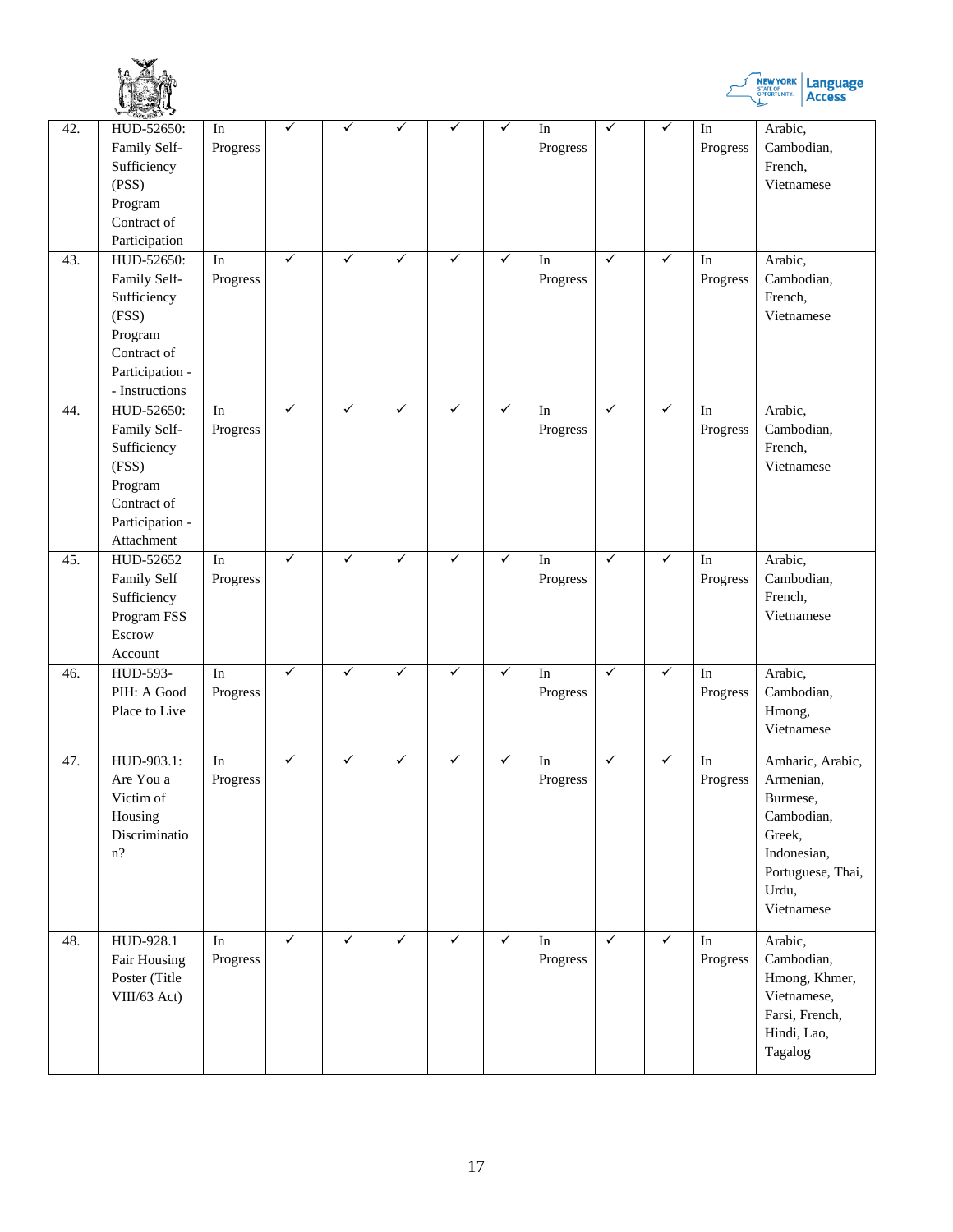



|                   | M(x)                 |                        | ✓            | ✓            |              |              | ✓            |                        | $\checkmark$ | $\checkmark$ |                     |                 |
|-------------------|----------------------|------------------------|--------------|--------------|--------------|--------------|--------------|------------------------|--------------|--------------|---------------------|-----------------|
| 49.               | EPA-747-K-           | $\rm{In}$              |              |              |              |              |              | $\mathop{\mathrm{In}}$ |              |              | $\rm{In}$           | Arabic, French, |
|                   | 12-OOI:              | Progress               |              |              |              |              |              | Progress               |              |              | Progress            | Somali,         |
|                   | Protect Your         |                        |              |              |              |              |              |                        |              |              |                     | Vietnamese      |
|                   | Family from          |                        |              |              |              |              |              |                        |              |              |                     |                 |
|                   | Lead in Your         |                        |              |              |              |              |              |                        |              |              |                     |                 |
|                   | Home - Real          |                        |              |              |              |              |              |                        |              |              |                     |                 |
|                   |                      |                        |              |              |              |              |              |                        |              |              |                     |                 |
|                   | Estate               |                        |              |              |              |              |              |                        |              |              |                     |                 |
|                   | Disclosure           |                        |              |              |              |              |              |                        |              |              |                     |                 |
| 50.               | OHM: Income          | $\mathop{\mathrm{In}}$ | $\checkmark$ | ✓            | ✓            | $\checkmark$ | $\checkmark$ |                        | $\checkmark$ | $\checkmark$ | $\operatorname{In}$ |                 |
|                   |                      |                        |              |              |              |              |              | In                     |              |              |                     |                 |
|                   | Affidavit            | Progress               |              |              |              |              |              | Progress               |              |              | Progress            |                 |
|                   | Forms (HM-           |                        |              |              |              |              |              |                        |              |              |                     |                 |
|                   | 73, 2/12)            |                        |              |              |              |              |              |                        |              |              |                     |                 |
| 51.               | OHM: Tenant          | $\mathop{\mathrm{In}}$ | $\checkmark$ | ✓            | $\checkmark$ | $\checkmark$ | $\checkmark$ | $\operatorname{In}$    | $\checkmark$ | $\checkmark$ | $\operatorname{In}$ |                 |
|                   | (Cooperator)         | Progress               |              |              |              |              |              | Progress               |              |              | Progress            |                 |
|                   |                      |                        |              |              |              |              |              |                        |              |              |                     |                 |
|                   | Instructions         |                        |              |              |              |              |              |                        |              |              |                     |                 |
|                   | for                  |                        |              |              |              |              |              |                        |              |              |                     |                 |
|                   | Completion of        |                        |              |              |              |              |              |                        |              |              |                     |                 |
|                   | Affidavit of         |                        |              |              |              |              |              |                        |              |              |                     |                 |
|                   | Family               |                        |              |              |              |              |              |                        |              |              |                     |                 |
|                   | Income               |                        |              |              |              |              |              |                        |              |              |                     |                 |
| 52.               | Tenant               | $\operatorname{In}$    | $\checkmark$ | $\checkmark$ | $\checkmark$ | $\checkmark$ | $\checkmark$ | $\operatorname{In}$    | $\sqrt{}$    | $\checkmark$ | $\operatorname{In}$ |                 |
|                   |                      |                        |              |              |              |              |              |                        |              |              |                     |                 |
|                   | Complaint            | Progress               |              |              |              |              |              | Progress               |              |              | Progress            |                 |
|                   | Form                 |                        |              |              |              |              |              |                        |              |              |                     |                 |
| $\overline{53}$ . | TPU: Tenant          | $\overline{\ln}$       | $\checkmark$ | $\checkmark$ | $\checkmark$ | $\checkmark$ | $\checkmark$ | $\overline{\ln}$       | $\checkmark$ | $\checkmark$ | $\overline{\ln}$    |                 |
|                   | Protection           | Progress               |              |              |              |              |              | Progress               |              |              | Progress            |                 |
|                   | Unit Flyer           |                        |              |              |              |              |              |                        |              |              |                     |                 |
| 54.               | FEHO:                | N/A                    | $\checkmark$ | $\checkmark$ | $\checkmark$ | $\checkmark$ | $\checkmark$ | N/A                    | $\checkmark$ | $\checkmark$ | N/A                 |                 |
|                   | COVID                |                        |              |              |              |              |              |                        |              |              |                     |                 |
|                   |                      |                        |              |              |              |              |              |                        |              |              |                     |                 |
|                   | <b>Rental Relief</b> |                        |              |              |              |              |              |                        |              |              |                     |                 |
|                   | Program:             |                        |              |              |              |              |              |                        |              |              |                     |                 |
|                   | Paper                |                        |              |              |              |              |              |                        |              |              |                     |                 |
|                   | Application          |                        |              |              |              |              |              |                        |              |              |                     |                 |
| 55.               | FEHO:                | N/A                    | ✓            | $\checkmark$ | $\checkmark$ | $\checkmark$ | $\checkmark$ | N/A                    | $\checkmark$ | $\checkmark$ | N/A                 |                 |
|                   | <b>COVID Rent</b>    |                        |              |              |              |              |              |                        |              |              |                     |                 |
|                   | Relief               |                        |              |              |              |              |              |                        |              |              |                     |                 |
|                   |                      |                        |              |              |              |              |              |                        |              |              |                     |                 |
|                   | Program:             |                        |              |              |              |              |              |                        |              |              |                     |                 |
|                   | <b>Tenant Rent</b>   |                        |              |              |              |              |              |                        |              |              |                     |                 |
|                   | Attestation          |                        |              |              |              |              |              |                        |              |              |                     |                 |
| 56.               | FEHO:                | N/A                    | $\checkmark$ | $\checkmark$ | $\checkmark$ | $\checkmark$ | $\checkmark$ | N/A                    | $\checkmark$ | $\checkmark$ | N/A                 |                 |
|                   | <b>COVID Rent</b>    |                        |              |              |              |              |              |                        |              |              |                     |                 |
|                   | Relief               |                        |              |              |              |              |              |                        |              |              |                     |                 |
|                   | Program:             |                        |              |              |              |              |              |                        |              |              |                     |                 |
|                   |                      |                        |              |              |              |              |              |                        |              |              |                     |                 |
|                   | Tenant/House         |                        |              |              |              |              |              |                        |              |              |                     |                 |
|                   | hold Member          |                        |              |              |              |              |              |                        |              |              |                     |                 |
|                   | Employment           |                        |              |              |              |              |              |                        |              |              |                     |                 |
|                   | Attestation          |                        |              |              |              |              |              |                        |              |              |                     |                 |
| 57.               | FEHO:                | N/A                    | $\checkmark$ | $\checkmark$ | $\checkmark$ | $\checkmark$ | $\checkmark$ | N/A                    | $\checkmark$ | $\checkmark$ | N/A                 |                 |
|                   | <b>COVID Rent</b>    |                        |              |              |              |              |              |                        |              |              |                     |                 |
|                   | Relief               |                        |              |              |              |              |              |                        |              |              |                     |                 |
|                   |                      |                        |              |              |              |              |              |                        |              |              |                     |                 |
|                   | Program              |                        |              |              |              |              |              |                        |              |              |                     |                 |
|                   | Expanded             |                        |              |              |              |              |              |                        |              |              |                     |                 |
|                   | Applicant            |                        |              |              |              |              |              |                        |              |              |                     |                 |
|                   | Attestation:         |                        |              |              |              |              |              |                        |              |              |                     |                 |
|                   | Zero Income          |                        |              |              |              |              |              |                        |              |              |                     |                 |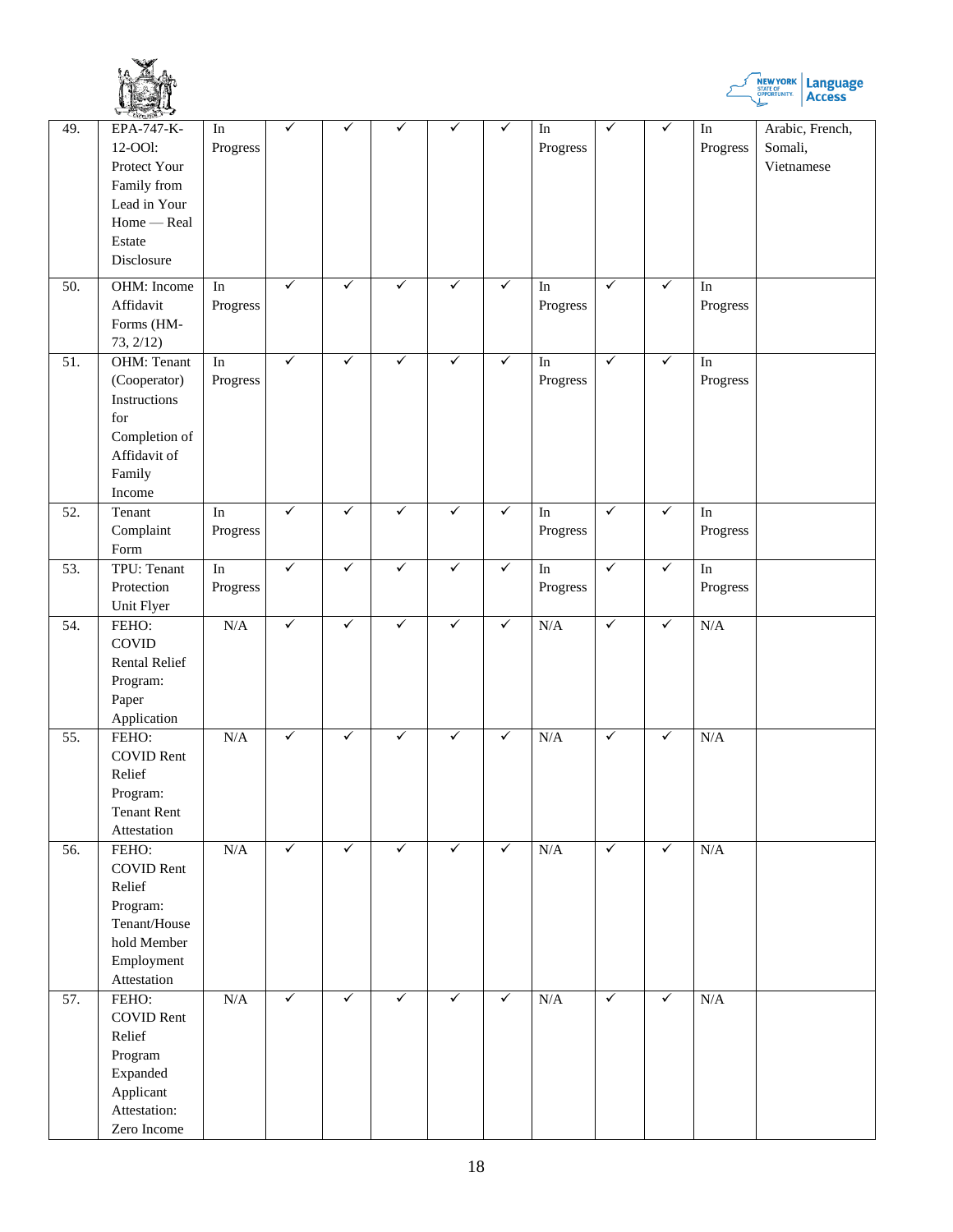



|     | M(z)                                                                                                                   |                         |              |              |              |              |              |     |              |              |     |  |
|-----|------------------------------------------------------------------------------------------------------------------------|-------------------------|--------------|--------------|--------------|--------------|--------------|-----|--------------|--------------|-----|--|
| 58. | FEHO:<br><b>COVID Rent</b><br>Relief<br>Program<br>Expanded<br>Applicant<br>Attestation:<br><b>High Rent</b><br>Burden | N/A                     | $\checkmark$ | ✓            | ✓            | ✓            | $\checkmark$ | N/A | $\checkmark$ | $\checkmark$ | N/A |  |
| 59. | FEHO:<br><b>COVID Rent</b><br>Relief<br>Program:<br>Authorized<br>Representativ<br>e Release<br>Form                   | N/A                     | $\checkmark$ | $\checkmark$ | ✓            | $\checkmark$ | $\checkmark$ | N/A | $\checkmark$ | $\checkmark$ | N/A |  |
| 60. | FEHO:<br><b>COVID Rent</b><br>Relief<br>Program:<br>Appeal Form                                                        | N/A                     | $\checkmark$ | $\checkmark$ | $\checkmark$ | $\checkmark$ | $\checkmark$ | N/A | $\checkmark$ | $\checkmark$ | N/A |  |
| 61. | FEHO:<br>COVID<br>Rental Relief<br>Program:<br>Proxy letter                                                            | N/A                     | $\checkmark$ | $\checkmark$ | $\checkmark$ | $\checkmark$ | $\checkmark$ | N/A | $\checkmark$ | $\checkmark$ | N/A |  |
| 62. | FEHO:<br>COVID<br>Rental Relief<br>Program:<br><b>Initial FAQ</b>                                                      | $\overline{\text{N/A}}$ | $\checkmark$ | $\checkmark$ | $\checkmark$ | $\checkmark$ | $\checkmark$ | N/A | $\checkmark$ | $\checkmark$ | N/A |  |
| 63. | FEHO:<br>COVID<br><b>Rental Relief</b><br>Program:<br>FAQ for Rent<br>Relief<br>Extension<br>Program                   | N/A                     | $\checkmark$ | $\checkmark$ | $\checkmark$ | $\checkmark$ | $\checkmark$ | N/A | $\checkmark$ | $\checkmark$ | N/A |  |
| 64. | FEHO:<br>COVID<br>Rental Relief<br>Program:<br>Nominal<br>Income<br>Attestation                                        | N/A                     | $\checkmark$ | $\checkmark$ | $\checkmark$ | $\checkmark$ | $\checkmark$ | N/A | $\checkmark$ | $\checkmark$ | N/A |  |
| 65. | FEHO:<br>COVID<br>Rental Relief<br>Program:<br>Round 2<br>Application<br>Guide                                         | N/A                     | $\checkmark$ | $\checkmark$ | $\checkmark$ | $\checkmark$ | $\checkmark$ | N/A | $\checkmark$ | $\checkmark$ | N/A |  |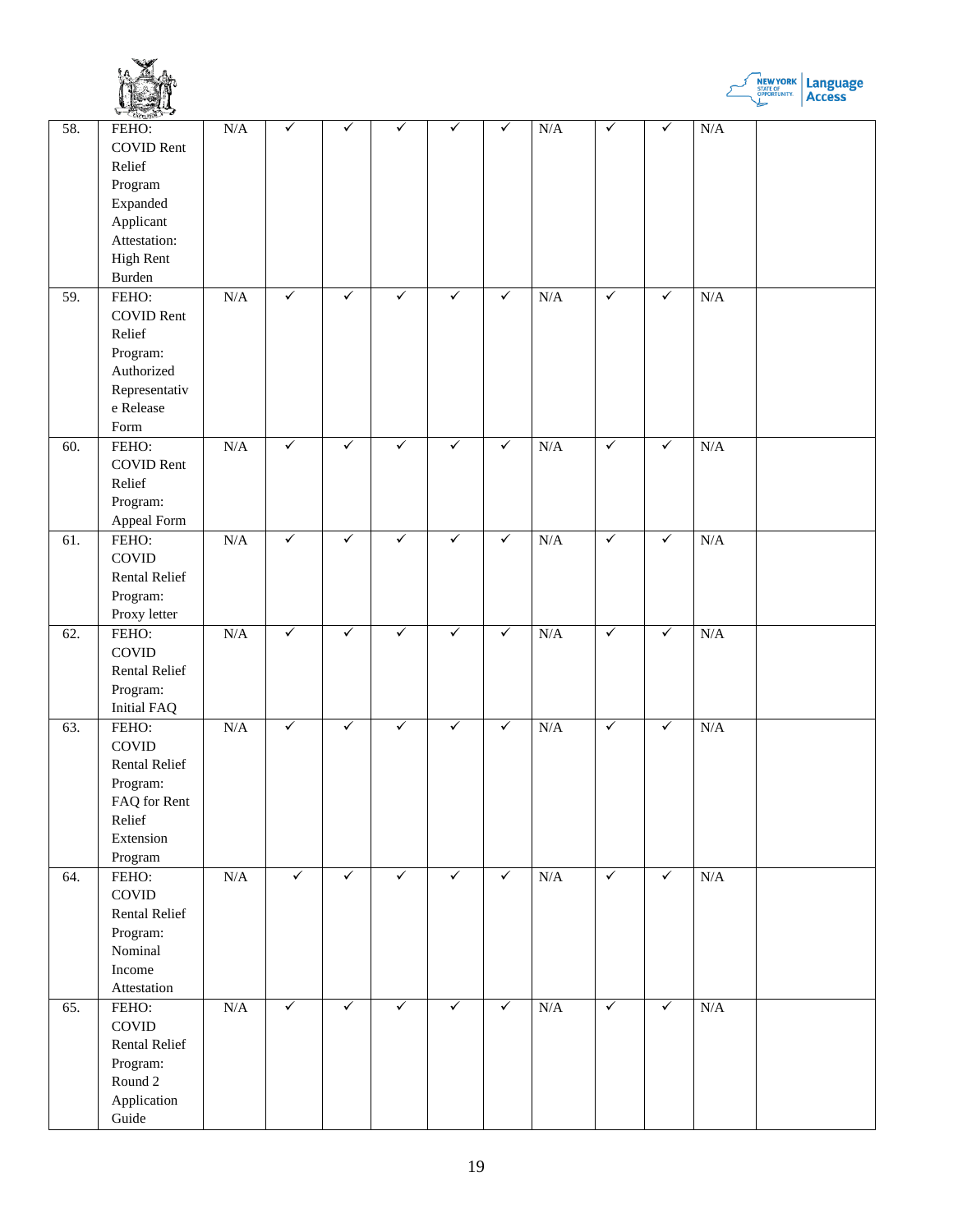



|     | $4 - 6$ ( $(1,1)$ ) $-6$ |     |              |              |              |              |              |     |              |              |     |  |
|-----|--------------------------|-----|--------------|--------------|--------------|--------------|--------------|-----|--------------|--------------|-----|--|
| 66. | FEHO:                    | N/A | $\checkmark$ | $\checkmark$ | ✓            | ✓            | $\checkmark$ | N/A | $\checkmark$ | $\checkmark$ | N/A |  |
|     | COVID                    |     |              |              |              |              |              |     |              |              |     |  |
|     | Rental Relief            |     |              |              |              |              |              |     |              |              |     |  |
|     | Program: Two             |     |              |              |              |              |              |     |              |              |     |  |
|     | Sets of Denial           |     |              |              |              |              |              |     |              |              |     |  |
|     | Notifications            |     |              |              |              |              |              |     |              |              |     |  |
| 67. | FEHO:                    | N/A | $\checkmark$ | $\checkmark$ | $\checkmark$ | $\checkmark$ | $\checkmark$ | N/A | $\checkmark$ | $\checkmark$ | N/A |  |
|     | COVID                    |     |              |              |              |              |              |     |              |              |     |  |
|     | <b>Rental Relief</b>     |     |              |              |              |              |              |     |              |              |     |  |
|     | Program:                 |     |              |              |              |              |              |     |              |              |     |  |
|     | Duplicate                |     |              |              |              |              |              |     |              |              |     |  |
|     | Application              |     |              |              |              |              |              |     |              |              |     |  |
|     | Denial                   |     |              |              |              |              |              |     |              |              |     |  |
| 68. | FEHO:                    | N/A | $\checkmark$ | $\checkmark$ | $\checkmark$ | $\checkmark$ | $\checkmark$ | N/A | $\checkmark$ | $\checkmark$ | N/A |  |
|     | COVID                    |     |              |              |              |              |              |     |              |              |     |  |
|     | <b>Rental Relief</b>     |     |              |              |              |              |              |     |              |              |     |  |
|     | Program: Case            |     |              |              |              |              |              |     |              |              |     |  |
|     | Curing                   |     |              |              |              |              |              |     |              |              |     |  |
|     | Notification             |     |              |              |              |              |              |     |              |              |     |  |
|     | (Additional              |     |              |              |              |              |              |     |              |              |     |  |
|     | Information              |     |              |              |              |              |              |     |              |              |     |  |
|     | Request)                 |     |              |              |              |              |              |     |              |              |     |  |
| 69. | FEHO:                    | N/A | $\checkmark$ | $\checkmark$ | $\checkmark$ | $\checkmark$ | $\checkmark$ | N/A | $\checkmark$ | $\checkmark$ | N/A |  |
|     | COVID                    |     |              |              |              |              |              |     |              |              |     |  |
|     | Rental Relief            |     |              |              |              |              |              |     |              |              |     |  |
|     | Program:                 |     |              |              |              |              |              |     |              |              |     |  |
|     | Notification             |     |              |              |              |              |              |     |              |              |     |  |
|     | Requesting               |     |              |              |              |              |              |     |              |              |     |  |
|     | Current                  |     |              |              |              |              |              |     |              |              |     |  |
|     | Income                   |     |              |              |              |              |              |     |              |              |     |  |
| 70. | FEHO:                    | N/A | $\checkmark$ | $\checkmark$ | $\checkmark$ | $\checkmark$ | $\checkmark$ | N/A | $\checkmark$ | $\checkmark$ | N/A |  |
|     | COVID                    |     |              |              |              |              |              |     |              |              |     |  |
|     | <b>Rental Relief</b>     |     |              |              |              |              |              |     |              |              |     |  |
|     | Program:                 |     |              |              |              |              |              |     |              |              |     |  |
|     | Denial FAQ               |     |              |              |              |              |              |     |              |              |     |  |

New documents identified for translation after the signing of this Plan and before the 2-year reassessment will be translated in a timely manner.

## **The process for ensuring that translations are accurate and incorporate commonly used words is as follows:**

The DHCR, through its vendor (where applicable), will ensure that proofing/editing for correctness and cultural sensitivity are a component of the translation services provided by any vendor under contract as part of the publication process. The DHCR will also ensure that plain language is used in materials produced before translation to ensure information is accessible to a range of literacy levels.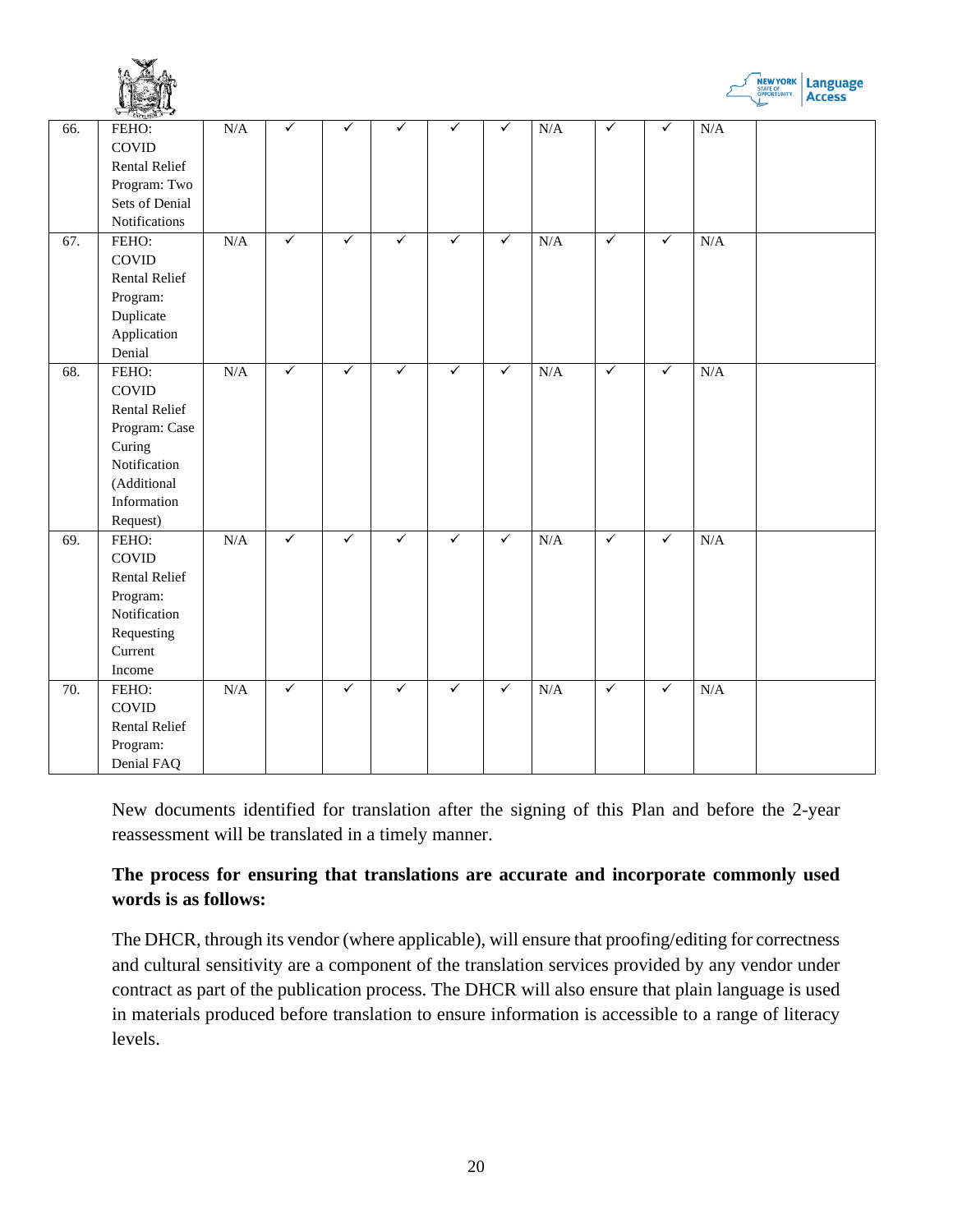



# <span id="page-20-0"></span>**PART 5 – Staff Training**

**The person in the agency who is responsible for training staff in language access services is:** DHCR's Director of the Office of Training and Professional Development ("OTPD")

#### **The staff training includes the following components:**

- ☒ The agency's legal obligations to provide language access services
- $\boxtimes$  The agency's resources for providing language access services
- ⊠ How to access and work with interpreters
- ☒ Cultural competence and cultural sensitivity
- ⊠ How to obtain translation services
- ☒ Maintaining records of language access services provided to LEP individuals

#### **The methods and frequency of training are as follows:**

Staff is trained via in-person and through on-line seminars and workshops and provided with written materials. The Governor's Office of Employee Relations provides the mandatory language access training annually for designated supervisors and front-line staff. New staff must complete on-line training within 60 days of their start date.

<span id="page-20-1"></span>

#### **A. Monitoring**

**Our agency's Language Access Coordinator ("LAC") will monitor implementation of the Plan to make sure we are in compliance. Our protocols in this regard are as follows:**

DHCR's Language Access Coordinator meets, on an as needed basis, with key staff from each of the relevant agency offices to assess Plan compliance, identify and address any problem areas and consider methods for increasing compliance. The LAC also reviews all written complaints concerning the agency's provision of language assistance services. In addition, the LAC meets with individual staff, including the director of OTPD, to monitor the progress of any Language Access initiatives.

#### **B. Complaints**

**We provide information to the public in at least the top ten most commonly spoken non-English languages in the state, advising members of the public of their right to file a complaint if they feel that they have not been provided adequate language access services or have been denied access to services because of their limited English proficiency. We do**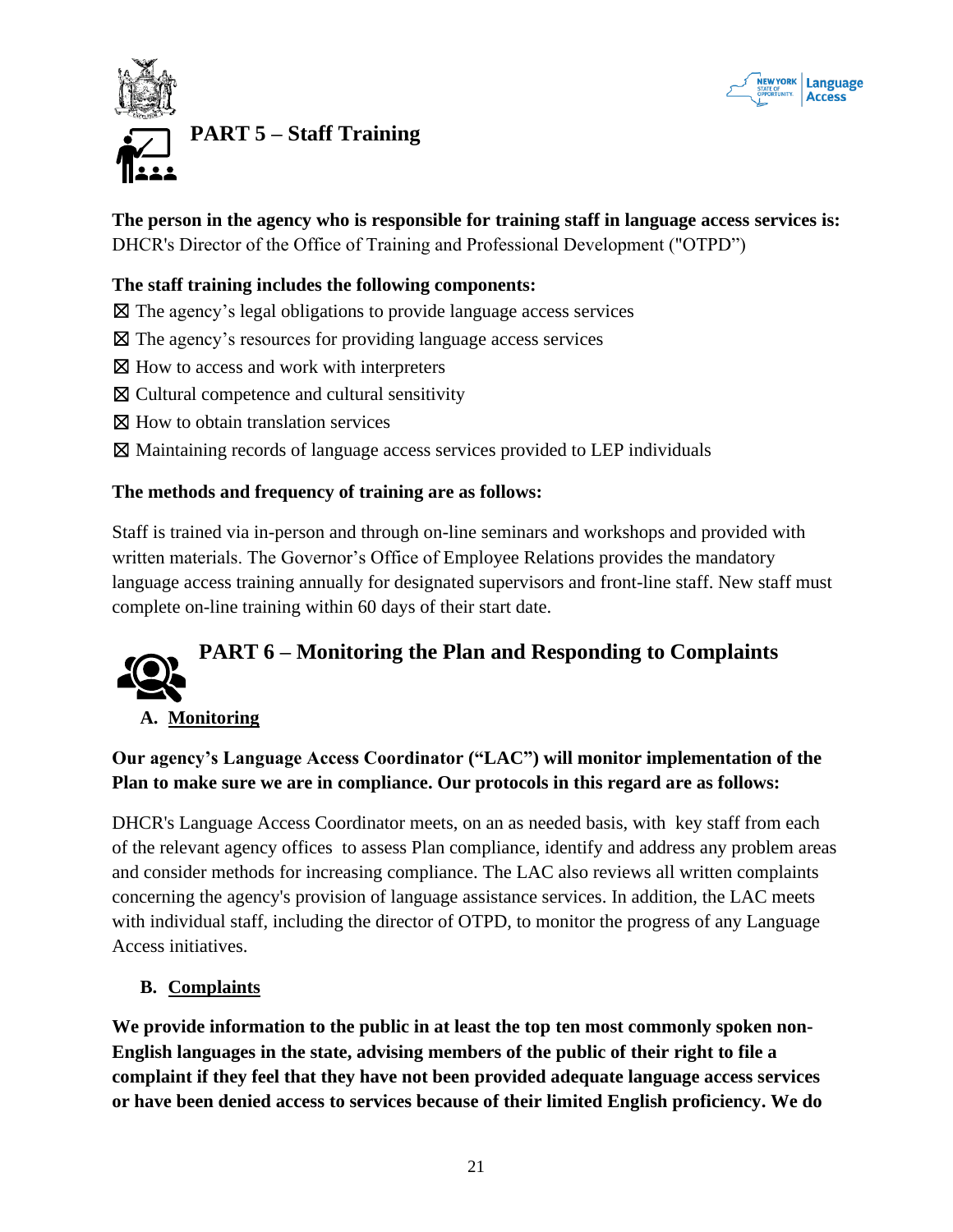

<span id="page-21-0"></span>

**not retaliate or take other adverse action because an individual has filed a language access complaint.** 

## **We display information on the right to file a complaint, and the procedures for filing a complaint, in the following manner:**

All relevant DHCR programs post notices identifying the right to file such a complaint form in all reception areas of their offices, including ORA's Borough Rent Offices. Complaint forms and a binder containing the procedures to file such a complaint are kept in each of these reception areas.

The standardized complaint forms are available in all ten languages in our public offices upon request. The complaint forms are also available for download or online submission through our website.

## **We handle complaints made to the agency regarding the provision of language assistance services in the following manner:**

All complaints regarding the DHCR's provision of language assistance services are referred to the agency's LAC. Where appropriate, the LAC may (l) ask a DHCR language access committee member from the relevant program area to investigate the complaint, and/or (2) notify the supervisor of the relevant program area about the complaint. The LAC or their designee must promptly acknowledge receipt of the complaint, in writing, and inform the complainant of the estimated timeframe for resolution of their complaint (subject to the agency's receipt of any necessary information from the complainant).

All complaints must be timely forwarded to the Statewide Language Access Coordinator.